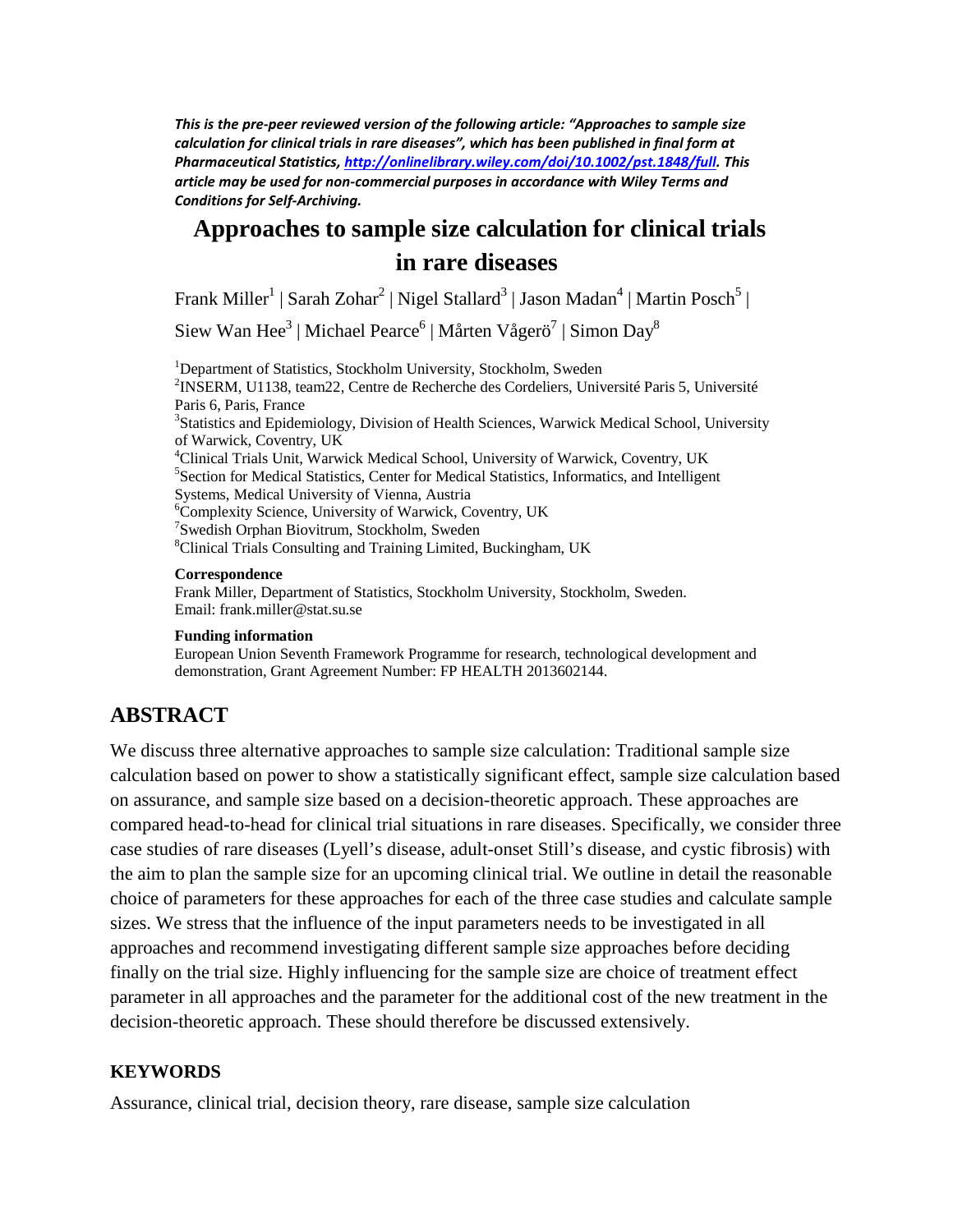# **1 | INTRODUCTION**

The choice of sample size for clinical trials is of key importance and should be made in a wellinformed way. Sample size planning is especially critical if the target population for the investigation is difficult to study, e.g. a rare disease population where not enough patients exist to conduct a trial of traditional size or a setting where possibilities for inclusion in trials are restricted, such as paediatric populations.

There are different approaches to sample size calculation. In this paper, we will compare three approaches: 1) the traditional sample size calculation ensuring a prespecified power for showing a statistically significant effect versus control, 2) sample size calculation based on assurance where uncertainty about assumed treatment effects are modelled, 3) optimal sample size based on a decision-theoretic approach where we will distinguish between an acute and a chronic disease.

During study planning an appropriate sample size approach needs to be chosen. In some situations it can turn out that the traditional goal, power for a significance test, is neither a reasonable nor a desired goal for the study. However, an important step to sample size calculation is not only to choose this approach but also to specify the required parameters for these approaches in a reasonable way. The specification of parameters can be a difficult step even when the traditional way of sample size determination is used.<sup>[1]</sup> A non-traditional sample size approach is often more difficult since there is less familiarity with it in the scientific community and therefore less agreement how parameters should be specified. Further, we will see in this paper that we have to specify more parameters in advance for the decision-theoretic approach since it is more flexible.

The aim of this paper is to show how parameters in different sample size approaches can be chosen in rare disease settings. We will discuss good sample size praxis – a discussion which is needed in the literature especially for the decision-theoretic approach to increase the acceptance in clinical trials. Further we want to compare traditional and non-traditional sample size approaches head-to-head in rare disease case studies in this paper: Does the decision-theoretic approach lead to smaller sample sizes than the traditional approach? Which parameters drive the sample size?

We focus in this article on the sample size recommendation coming from a primary efficacy variable for the study. This is simplifying the real situation as other aspects, such as the need for adequate safety data can influence sample sizes as well. Other approaches or combinations of approaches for sample size than the three considered here exist as well and we will briefly discuss alternatives in the concluding section.

After a general description of the three considered approaches in Section 2, we discuss in Section 3 three case studies of rare diseases and compare the different approaches to sample size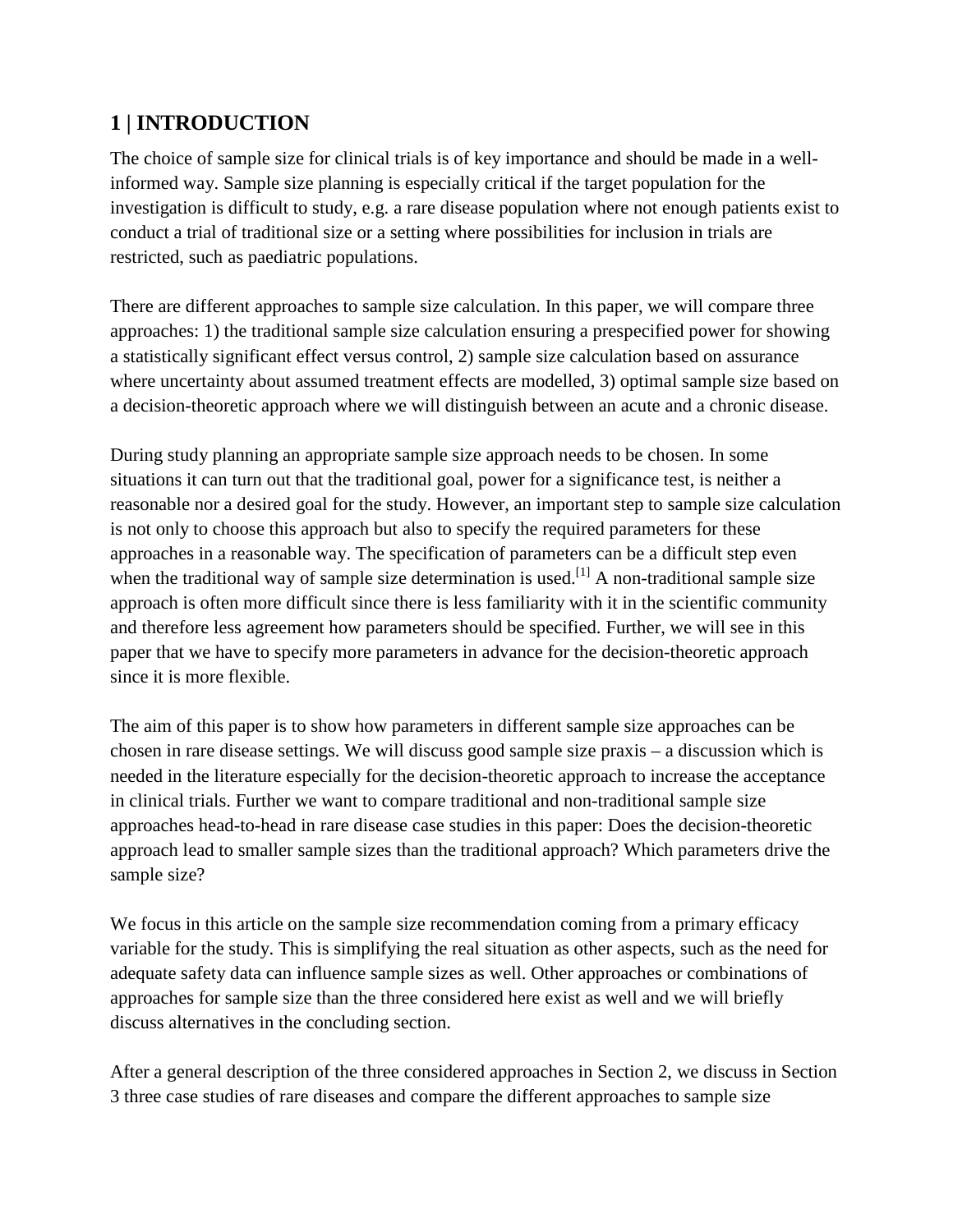calculation. In our first case study, a new cellular therapy (acute treatment) for Lyell's disease is planned. The sample size was finally based on the decision-theoretic approach, pre-study preparation work is currently ongoing and the study is expected to start in 2018. In the second case, the topic is a study for use of an interleukin I antagonist for the chronic treatment of adultonset Still's disease. The third case is looking for the size of a cystic fibrosis trial investigating the chronic treatment with inhaled dry powder mannitol. We highlight in the case studies that it is good praxis for all sample size approaches to consider robustness of the sample size by checking the influence on sample size when some specifications are changed.

It turns out that specifications for the treatment effect are especially challenging for all three methods. Therefore, we discuss this choice in more detail in Section 4. We conclude this article by discussing some practical aspects important when the approaches (especially the decisiontheoretic approach) are to be used for an upcoming study. We give thoughts about a treatmentlicencing situation and the situation when a trial for an ultra-rare disease is planned.

# **2 | METHODS FOR SAMPLE SIZE DETERMINATION**

## **2.1 | Traditional approach: Ensuring specific power for a target treatment effect**

Traditionally, the determination or motivation of the sample size for a clinical trial in many cases uses the following approach: A specific treatment effect is targeted and possibly additional values for nuisance parameters are assumed. As the goal is to reject the null hypothesis of no treatment effect after the study, a significance level is chosen (often 5%) and the necessary sample size can be calculated to ensure a specific power to reject the null hypothesis if the treatment has the target effect (typically 80-90%). Statistical methods for this approach are discussed e.g. by Julious<sup>[2]</sup> and Julious and Campbell.<sup>[3]</sup> Nevertheless, of key importance for the clinical trial is the appropriate choice of the above mentioned parameters which are the basis for the computation (target treatment effect, assumed nuisance parameters, significance level, power). We will discuss the choice of these values in the context of the case studies in Section 3.

## **2.2 | Assurance approach: Handling uncertainty in assumed treatment effect**

Power as calculated conventionally depends on a targeted effect which might be an assumed true treatment effect. If current information on the likely true effect can be characterised in the form of a prior distribution, the expected power of a proposed study can be calculated for a given sample size and this prior. This gives the expected probability of a successful trial (which shows a statistically significant treatment effect), also known as 'assurance'.<sup>[4]-[6]</sup> The sample size can then be chosen to ensure a specific assurance (80-90%). This approach is useful when previous studies of the treatment of interest exist and their results can form a prior (we will see this in two of our case studies). When no previous studies exist, assurance can be calculated assuming 'sceptical' or 'optimistic' priors, or by elicitation from suitable experts. Methods and examples for how to elicit information from experts about treatment effects are discussed e.g. by O'Hagan et al.<sup>[7]</sup>, Zohar et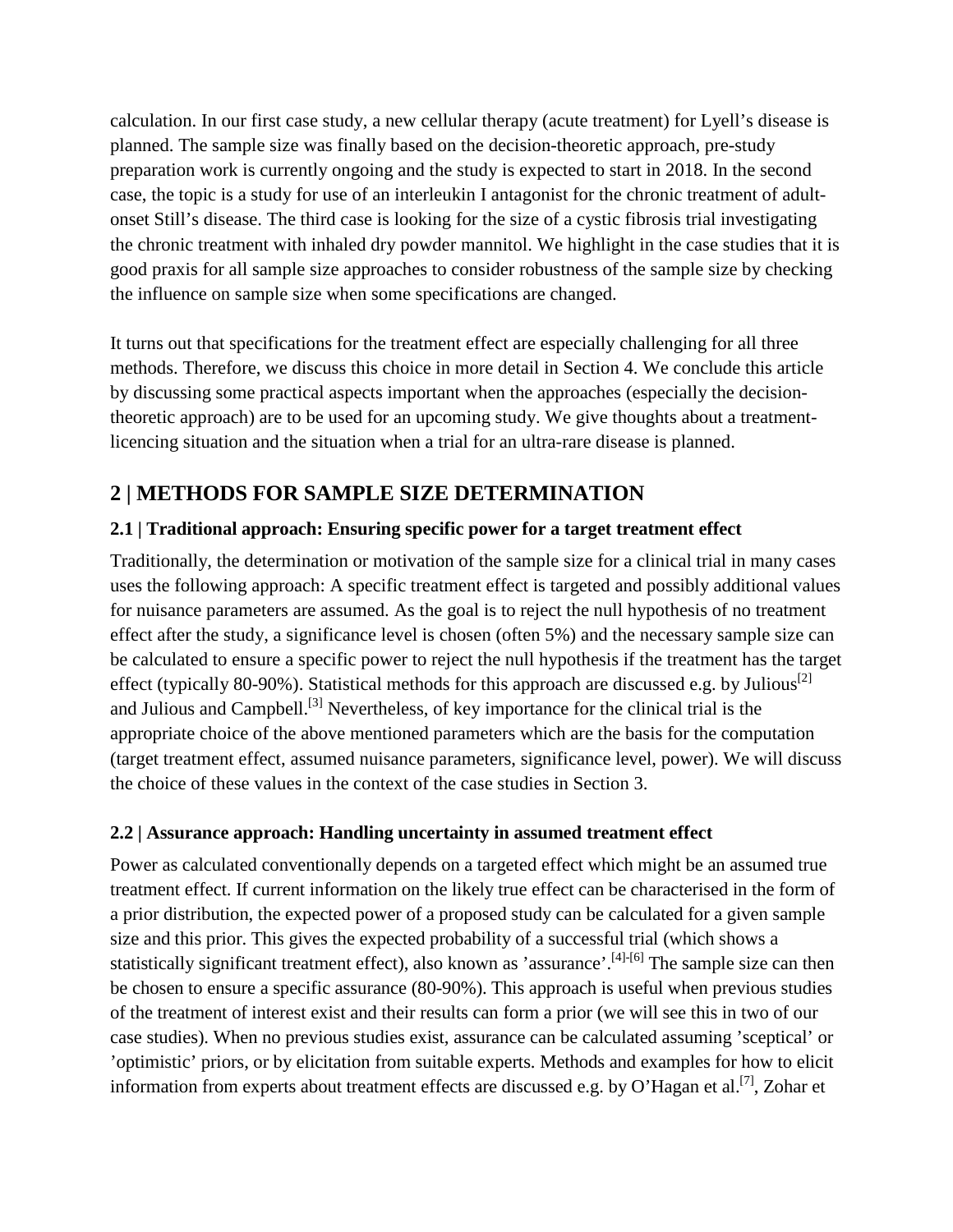al.<sup>[8]</sup> and Kinnersley and Day.<sup>[9]</sup> In the same way as for the treatment effect, also uncertainties about nuisance parameters (like variability, success rate for control treatment) can be handled by using a prior distribution. We note that for priors with too large prior-probability for the new treatment being worse than control, the assurance can be below the target assurance even for infinitively large sample size. This issue occurring in Case Study 1 is well-known.<sup>[10]</sup>

### **2.3 | Decision-theoretic approach**

The above approaches focus on the frequentist properties (type I error and power/assurance) since the intended analysis is to perform a significance test after the trial. As an alternative, decisiontheoretic approaches have been proposed. These can be applied when the intention is not to base a treatment recommendation on a significance test with a certain type I error but instead a treatment recommendation is desired which maximizes an expected "gain" for the total population. The idea for designing the study including the choice of the sample size is to compare the expected gain which results from different decisions about the design (here: different choices about the sample size). The sample size which maximizes the expected gain is then chosen for the clinical study. Hee et al.<sup>[11]</sup> review such approaches for small trials and pilot studies. "Gain" is interpreted very broadly and can be defined from the patient, sponsor, regulatory, public health or society perspective – or from a combined perspective. The gain will depend on which perspective is taken. It accounts for the benefits from the treatment and is reduced by costs (e.g. monetary costs for development but also costs in terms of adverse effects). For each patient, gain functions are defined which depend on the received treatment (new or control), whether they receive it in or outside the trial, and on the treatment outcome for the patient. Like the assurance approach (Section 2.2), this approach assumes that current information about the new treatment and the control is characterized in the form of prior distributions.

### *2.3.1 Acute disease*

We start with having a one-chance treatment in mind intended for an acute disease. In this situation, we assume that each patient in a target population of size *N* is treated exactly once: either in a trial where  $n_l$  patients are allocated to the new treatment and  $n_2$  patients are allocated to control, or after the trial where all  $N-n_1-n_2$  remaining patients receive the treatment which is estimated to be the better based on the posterior distribution after the trial. [Figure 1](#page-22-0) shows this basic assumption for this approach assumed by Cheng et al.<sup>[12]</sup> and Stallard et al.<sup>[13]</sup>. Let  $\delta_l$  be the effect of the new treatment and  $\delta_2$  the effect of control. An overall expected gain is here defined to be

$$
G(n_1, n_2, \delta_1, \delta_2) = n_1 h_{New}(\delta_1) + n_2 h_{Control}(\delta_2)
$$
  
+
$$
(N - n_1 - n_2)[1]
$$
 New treatment chosen $\gtrsim_{New}(\delta_1)$ +
$$
1
$$
{Control chosen $\gtrsim_{Control}(\delta_2)$  (1)

where  $h_{New}(\delta_1)$  and  $h_{Control}(\delta_2)$  are expected gains for one patient when treated in the trial ("in-trial") gain") with New Treatment or Control, respectively, *g* is the corresponding expected gain when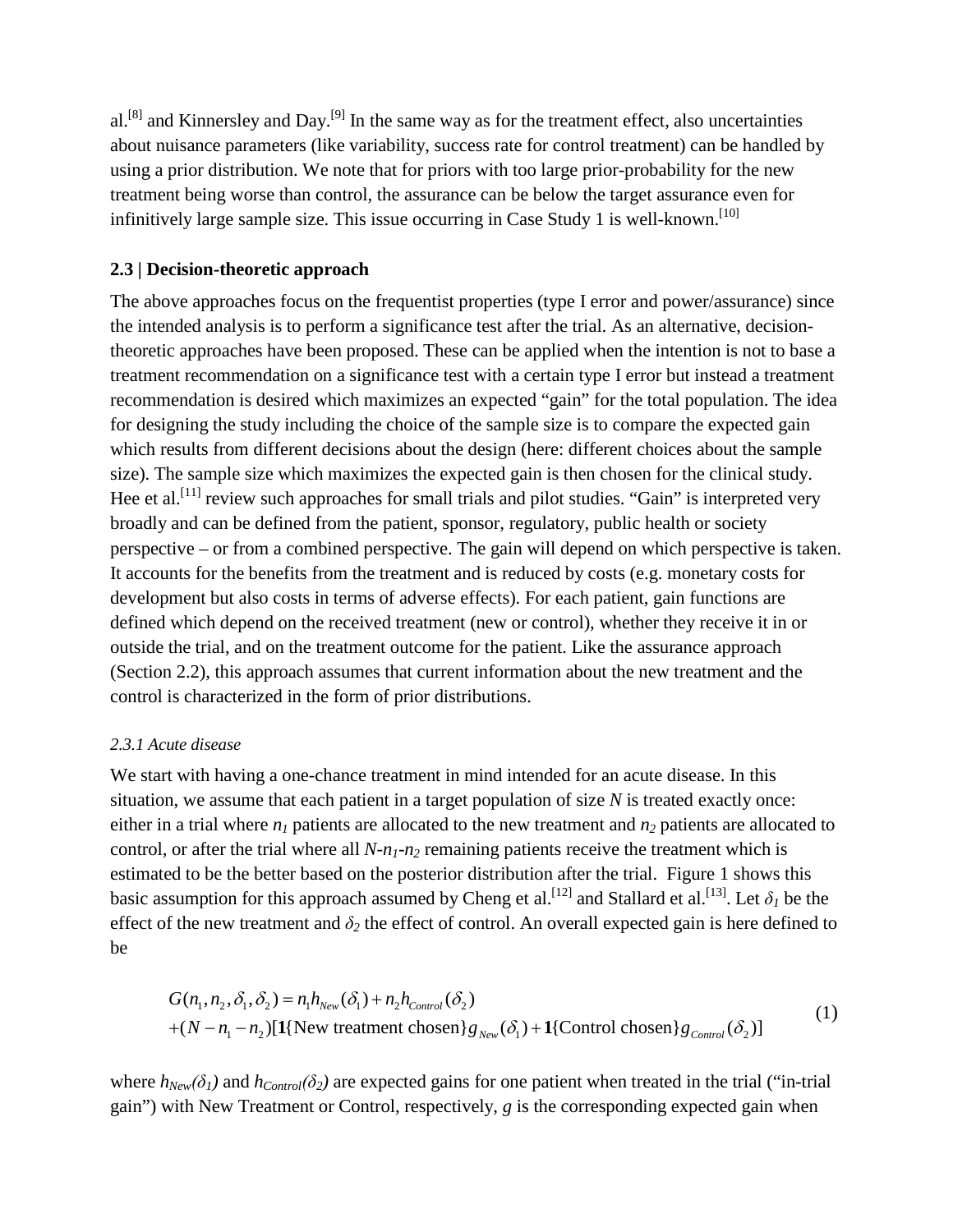treated with a treatment outside of the trial ("out-trial gain") and *1{}* is the indicator function. Since there are no study specific costs for patients treated out-trial – it is assumed that the outtrial-gain of the superior treatment is at least as large as either of the in-trial-gains.

### [\[Figure 1](#page-22-0) around here]

Sample size determination then corresponds to the choice of  $n_1$  and  $n_2$  to maximize the overall expected gain. Here additional expectations are taken over the possible observations in and outside the trial and over the prior distribution of the parameters, see Stallard et al.<sup>[13]</sup> for more details. Further, it is assumed that the treatment decision after the trial is to choose the treatment maximizing the expected gain given the posterior distribution after the trial. One would like to have a sufficiently high sample size to have a good probability to determine the better treatment. On the other hand, a too large sample size will imply that more patients are treated with the inferior treatment in the trial and fewer patients have the possibility to gain from the treatment outside the trial. These conflicting arguments are the basis for searching for the optimal sample size.

Note that the described approach can be applied also when the trial is a single arm trial with *n1* patients on new treatment (formula (1) can be applied with  $n_2=0$ ). This is especially important in rare disease settings when comparison with this "historical" information about control is desired. In Section 3.1, we will discuss a single arm case study.

### *2.3.2 Chronic disease*

There are many rare diseases of chronic nature and the treatment must be taken continuously over time for benefitting from it. Patients included in the trial can benefit from one of the treatments for the trial duration and have an in-trial-gain. Let the treatment duration in the trial for each patient is be *d*. After being in the trial, the patients need further treatment. We assume that we are interested in a certain time horizon *H* for treating patients. Further we assume that the results from the trial can lead to a treatment policy recommending either new treatment or control from time *S* onwards which is after the end of the trial plus additional time e.g. for interactions between decision makers, drug production, advertisement, and marketing. We assume here that the *N* patients in the patient population will start the recommended treatment from a time-point with average at time *S* for the *N* patients. Since the time *S* depends on when the trial ends, it is a function of the recruitment speed and the trial's sample size  $n_1+n_2$  and we write  $S=S(n_1+n_2)$ . In the case studies which consider chronic diseases, we will use functions *S* which depend linearly on the trial's sample size:  $S = t_0 + t_1 (n_1+n_2)$  with a constant  $t_0$  and a recruitment speed  $t_1$  (time per patient recruited). Before time *S*, the control treatment is standard of care outside of the trial. [Figure 2](#page-22-1) shows these basic assumptions for a chronic disease graphically (where we illustrate for simplicity that all *N* patients start their out-trial treatment simultaneously at time *S*). We assume that the gain for a patient is proportional to the length of time a patient receives treatment. The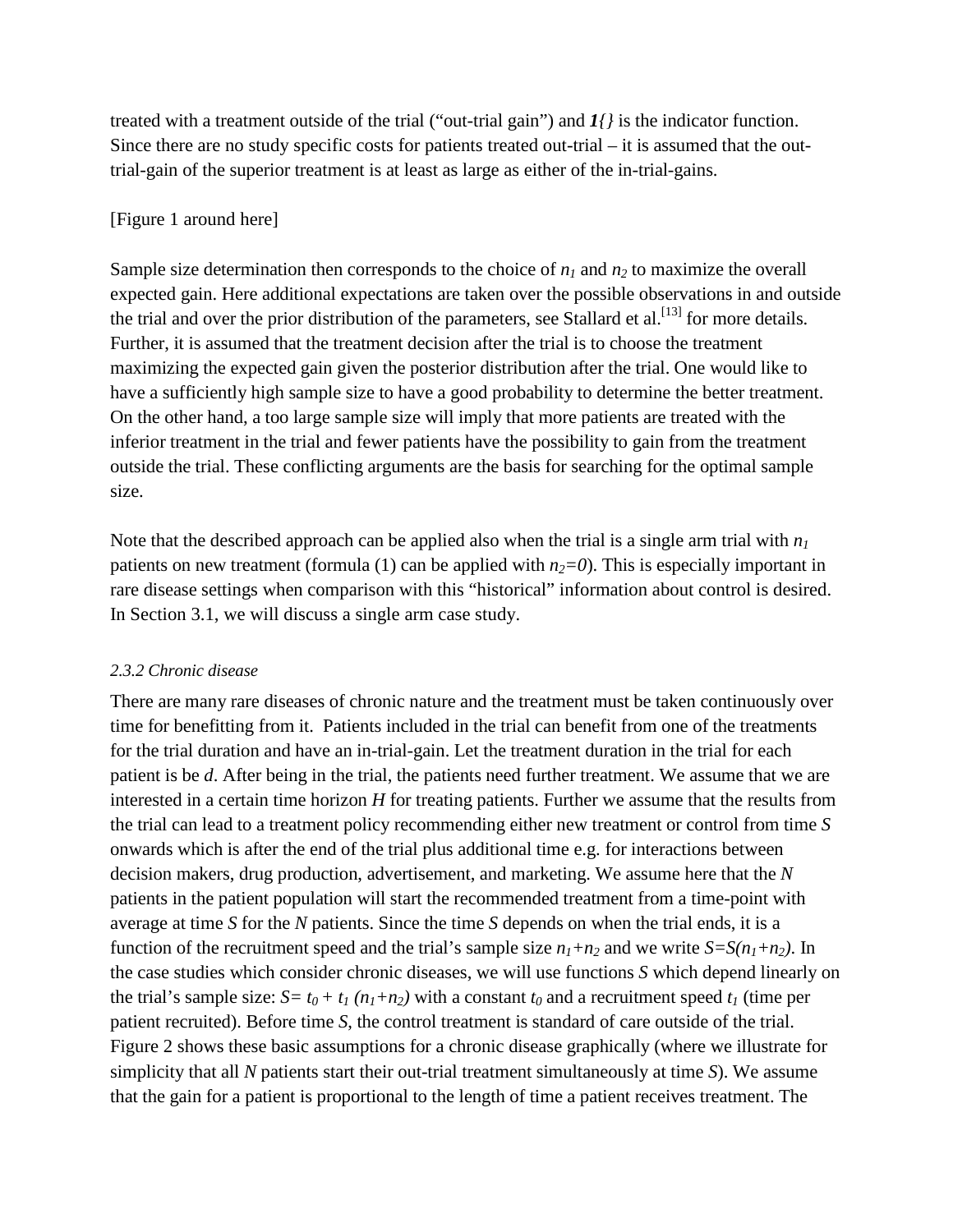overall expected gain for a chronic disease case is

$$
G(n_1, n_2, \delta_1, \delta_2) = n_1 dh_{New}(\delta_1) + n_2 dh_{Control}(\delta_2)
$$
  
+ $N(H - S(n_1 + n_2))[\mathbf{1}\{\text{New treatment chosen}\}}g_{New}(\delta_1) + \mathbf{1}\{\text{Control chosen}\}g_{Control}(\delta_2)]$  (2)  
+ $(NS(n_1 + n_2) - (n_1 + n_2)d)g_{Control}(\delta_2)$ 

where the functions *h* and *g* are now expected gain per time unit. Again – since there are no study specific costs for patients treated out-trial – it is assumed that the out-trial-gain of the superior treatment is at least as large as either of the in-trial-gains. Like in the acute treatment situation, we determine the sample sizes  $n_1$  and  $n_2$  to maximize the overall expected gain, now given by (2) instead of (1).

[\[Figure 2](#page-22-1) around here]

## **2.4 | Summary of the three approaches**

Table 1 summarizes the specifications needed for the three sample size approaches discussed here. Irrespective which of the approaches is used, it is good practice to investigate the robustness of the calculated sample size with respect to changes in the specified values. To plot sample sizes versus a range of parameter values around the specified value helps understanding of the robustness and for discussions. If the result is that a certain parameter has big influence on the sample size, one can go back and critically reflect how likely certain values are.

[Table 1 around here]

# **3 | CASE STUDIES**

## **3.1 | Case study 1: New cellular therapy for Lyell's disease**

Stevens–Johnson syndrome and toxic epidermal necrolysis, also called Lyell's disease, are severe adverse drug reactions and are considered variants of the same pathologic process, differing only in severity.<sup>[14]</sup> The disease is characterized by necrolysis of the epithelium of skin and mucous membranes. Mortality is approximately 22% in Europe and estimated to be 9% in the French Referral Centre for Toxic Bullous Diseases where special disease management is applied.<sup>[15]</sup> The incidence is estimated at 2 per 1 million inhabitants in Europe.

A new cellular therapy is considered as treatment; however, treatment costs are high. A single arm Phase I/II trial is planned to investigate the effect of the cellular therapy. This disease is considered as acute: following successful therapy complete healing can be expected after an average of two weeks. The gain function specified by equation (1) is therefore used in the decision-theoretic approach and hence, we assume that every patient of a target population of size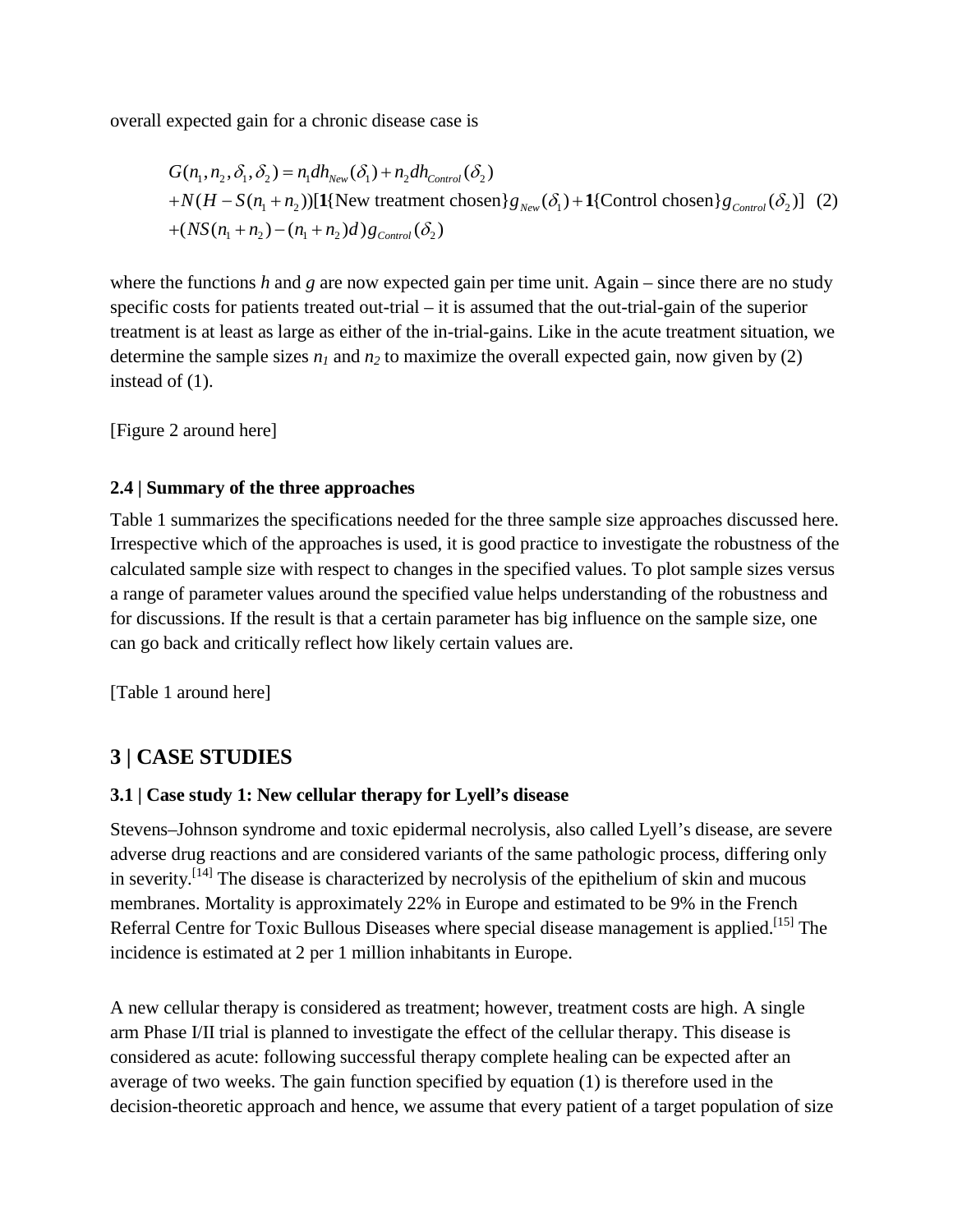*N* is treated either in the trial or afterwards outside the trial with the recommended treatment. The primary endpoint for the efficacy evaluation is complete healing at Day 7.

The costs per patient and gain for a successfully treated patient were discussed in repeated meetings between the responsible physician and two statisticians. The cellular treatment is particularly expensive such that the costs are currently 25 000 EUR per patients. In case of a successful trial, a larger scale production for the treatment is expected to reduce the cost considerably to 5 000 EUR per patient which we use for the out-trial costs. Fewer days in hospital with fewer medical exams and fewer co-morbidities for a successfully treated patient compared to a non-successfully treated patient lead to a positive gain for a successfully treated patient corresponding to 100 000 EUR since the daily costs in these intensive care units are particularly high.

Let  $p_1$  be the response rate of the new therapy,  $p_2$  the response rate of the current treatment. The in-trial gain for a patient, who in this single-arm trial will receive the new therapy, is then (in 1000 Euro):  $h_{New}(p_1) = 100 p_1 - 25$ . The out-trial gain is:  $g_{New}(p_1) = 100 p_1 - 5$  or  $g_{Control}(p_2) = 100 p_2$ depending on which treatment is recommended after the trial. This means that to achieve the same out-trial gain, the new cellular treatment needs to have a 5%-units higher response rate to compensate the higher costs. The total number of was considered to be N=500. This was based on the incidence of 2 per 1 million inhabitants and a judgement of the physicians how many of these patients could be reached with the new cellular therapy.

As there was uncertainty in judging the prior assumptions for the new therapy, the sample size was calculated for a set of different prior assumptions and for different target differences in the traditional approach. The expected success rate prior to the trial ranged from 0.5 (pessimistic, equal to current treatment) to 0.9 (optimistic hopes of the physician). For the assurance and decision-theoretic approach, we consider therefore the prior mean being between 0.5 and 0.9. Further, the weight of this prior trial information was assumed to correspond to between 2 and 20 patients, reflecting that there is only vague knowledge based on expert beliefs. Statistically, this prior information can be quantified using a beta distribution with two parameters *a* and *b* such that the mean is  $a/(a+b)$  and the weight is  $a+b$ . We show densities of assumed priors in [Figure 3](#page-23-0) for 0.5, 0.55, 0.6, …, 0.9 and for weights corresponding to information from 2, 10, and 20 patients. Note that the case of prior mean  $= 0.5$  and information  $= 2$  patients corresponds to an uninformative prior which judges all treatment-response-rates equally likely (uniform distribution for all rates between 0 and 1). The response rate of the current treatment is judged to be  $p_2=0.5$ based on experience according to the discussions between responsible physician and statisticians. In the actual study planning, it was agreed not to include an uncertainty for this proportion  $p_2=0.5$  in the model – however an alternative would have been to consider a prior distribution for  $p_2$  based on previous data with mean 0.5 and higher weight than the prior distribution for  $p_1$  since the physicians have experience with the current treatment and there is less uncertainty than for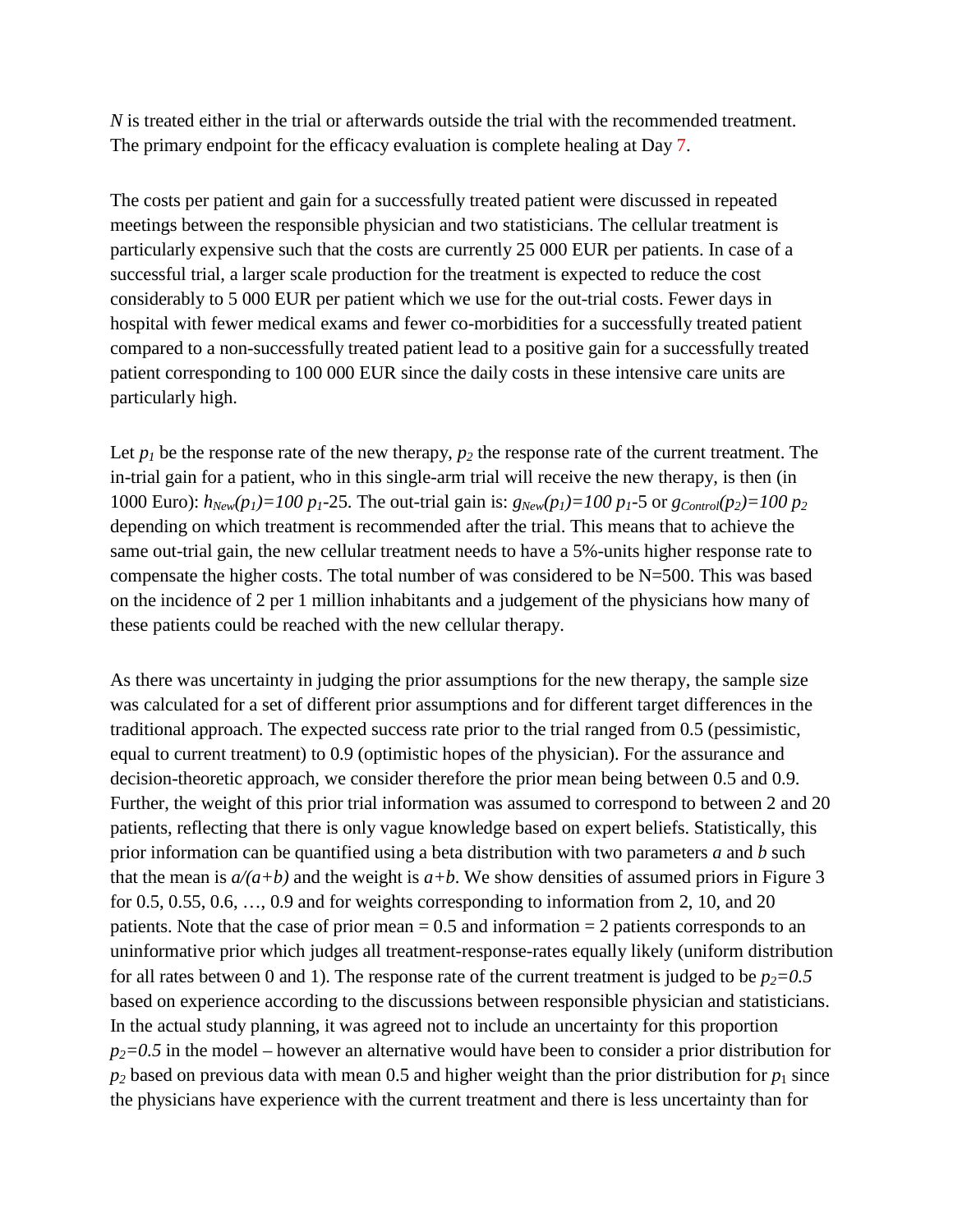the new treatment. The parameters needed for the sample size approaches are summarized in [Table 2.](#page-20-0)

### [Table 2 and 3 around here]

[Table 3](#page-21-0) shows the sample size for the traditional, the assurance approach, and the decisiontheoretic approach; for the first two approaches we specified a type I error of  $\alpha = 5\%$  (two-sided) and require a power of 80%. We see that the sample sizes are in some cases unreasonably high for the first two approaches in relation to the population size *N=500*. From a theoretical perspective, the traditional approach can be viewed as assurance approach with infinitively large prior weight, therefore we can view the first four lines in [Table 3](#page-21-0) as assurance approach where the prior weight is infinity in the first row. When we look at these first four rows in [Table 3](#page-21-0) for fixed assumed mean response rate for new treatment (looking at each column separately), we see that the sample size is increasing when the prior weight decreases from infinity down to 2. Hence, with increasing prior uncertainty, larger sample sizes are needed.

The optimal sample sizes for the decision-theoretic approach in the last three rows of [Table 3](#page-21-0) range up to 17. When the prior belief is that the new treatment is equal or only a little better than the standard treatment (prior mean for  $p_1$  slightly above 0.5), the highest sample sizes are necessary for this decision-theoretic approach. In this situation more evidence for the treatment recommendation to the *N-n* patients outside the trial is needed. For large prior means (e.g. prior mean  $> 0.7$  for prior weight = 10), even no trial can be best when it is optimal to recommend the new therapy based on the prior belief only. However, before really choosing to conduct no trial, one would need to ensure that all stakeholders agree with such a prior belief which led to sample size=0. Looking at all sample size calculations for the considered priors, a sample size of 15 was chosen for the trial which seems appropriate for all priors as it is close to the maximum optimal sample size.

We see here a large difference between the recommended sample sizes from traditional or assurance approach versus the decision-theoretic approach. Especially if it is assumed that the new cellular therapy is only a little better than the previous treatment, a lot of trial-information is necessary to statistically demonstrate this small difference which increases the traditional and assurance sample size. However, in our situation for treatment of Lyell's disease, it makes no sense to include a large part of the total population in the trial before making a recommendation for future patients. A justified treatment recommendation has the benefit for the society to reduce future treatment costs. Therefore, it was decided to apply a decision-theoretic approach based on specification of trial costs and – importantly – costs for future treatment and with this aim for optimizing the total treatment gain. Using this approach, it was accepted that we cannot necessarily hope to prove that one treatment is better if the treatment effects are very similar. The use of decision-theoretic sample size calculation for this clinical trial was accepted by ethical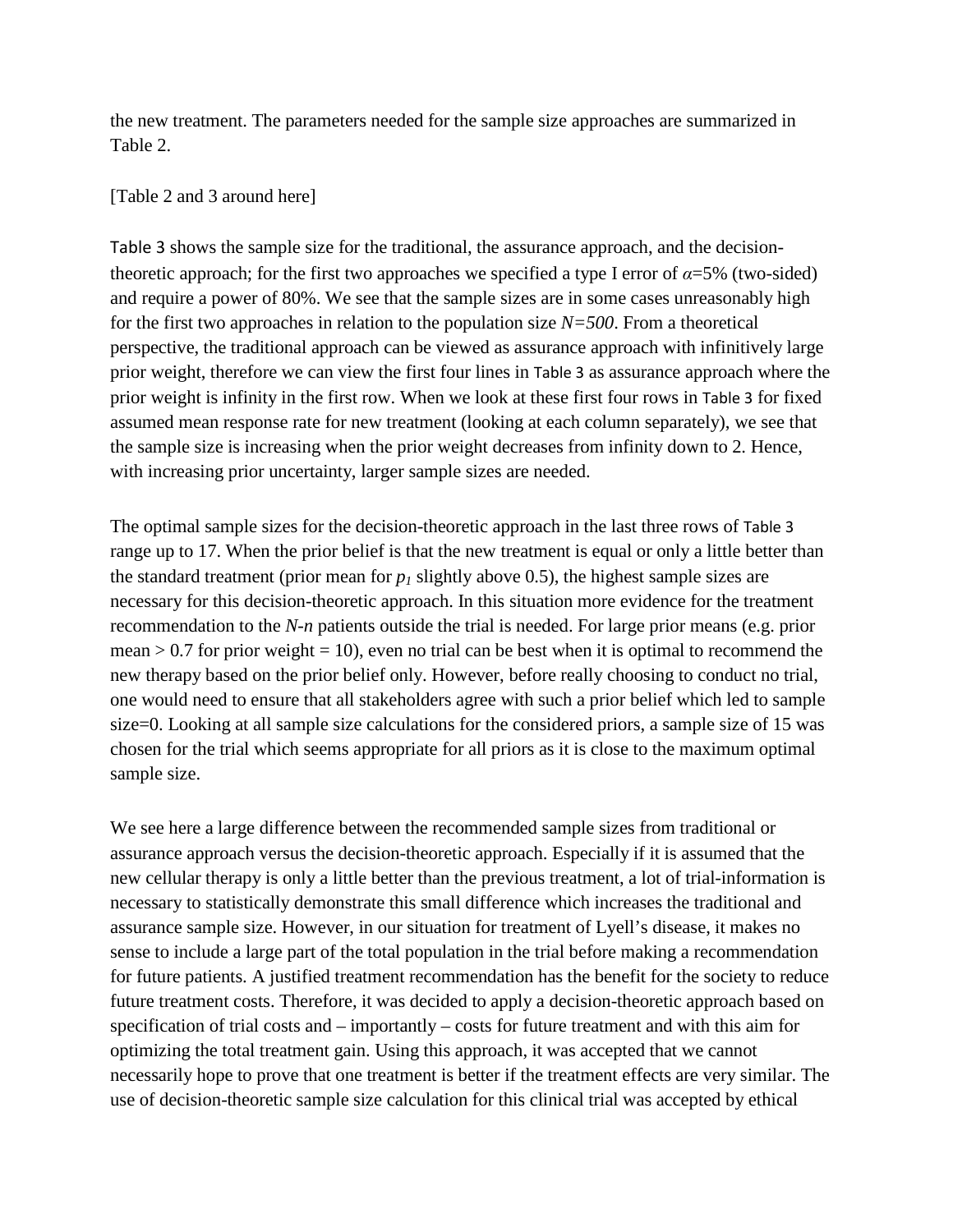committee and the regulatory agency.

[\[Figure 3](#page-23-0) around here]

# **3.2 | Case study 2: Treatment of adult-onset Still's disease with Interleukin I (IL-1) antagonists**

Adult-onset Still's disease is a rare chronic symptomatic disease. According to Gerfaud-Valentin et al.,<sup>[16]</sup> "the reported prevalence rates range from 1 to 34 cases per 1 million persons" in Japan and Europe and they refer to published values of 1.6 and 4 (per 1 million) in France and Norway, respectively. If we assume approximately an incidence of 2 per 1 million in the EU and a total EU population of roughly 500 million, the population size with the disease is around *N=1000* in EU.

When the work with this case study was done, no pharmaceutical treatment was licensed for the disease. A mechanistic justification has been proposed for treatment of adult-onset Still's disease with IL-1 antagonists and a few observational studies, as well as one randomised controlled study, have been conducted.<sup>[17]</sup> Given the information from these previous studies, we consider here the sample size determination for a potentially upcoming trial comparing the IL-1 antagonist anakinra with control when patients are randomized with 1:1-allocation. The treatment duration in the upcoming trial is going to be 6 months and the intended primary outcome is remission rate. After the planning work with this case study, canakinumab, a fully human monoclonal anti-human IL-1 beta antibody, has been approved for the treatment of adult-onset Still's disease.

Hong et al.<sup>[17]</sup> report in their meta-analysis that 36 of 47 patients treated with anakinra and 33 of 68 patients treated with control experienced remission. Therefore, we assume for the traditional approach, described in Section 2.1 above, a remission rate of 0.766 and 0.485 for treatment and control, respectively. For the assurance and decision-theoretic approach we assume that the remission rate has a beta prior distribution. Appropriate choices for treatment and control are Beta(36,11) and Beta(33,35), respectively corresponding to the data from Hong et al.<sup>[17]</sup> reported above, see [Figure 4.](#page-23-1) For the traditional and assurance approach, we specify a type I error of *α*=5% (two-sided) and require a power (assurance) of 80% (*β*=20%).

## [\[Figure](#page-23-1) 4 around here]

As this is a chronic condition, for the decision-theoretic approach we use the formulation of the gain function given by equation (2). We assume that after the trial, a treatment recommendation is made for either the new drug or control. Until the patients can be treated according to this recommendation, they are treated with control (if they are not in the trial). In total, our time horizon *H* is 10 years. After these 10 years, we expect other improved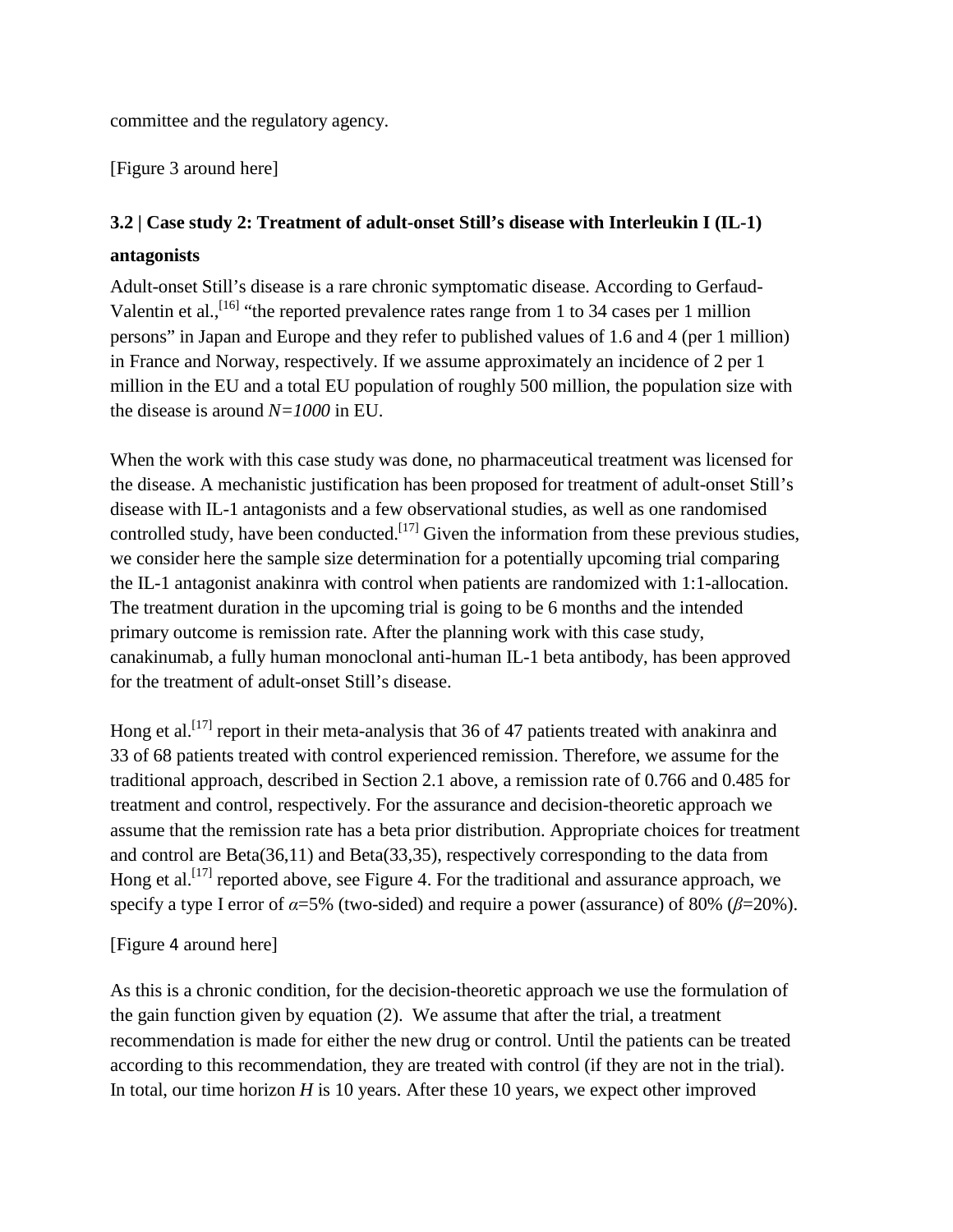treatments to take over. However, since there is uncertainty around this time horizon specification, we will below check how the sample size depends on changes in this parameter. The treatment recommendation is assumed to be made at time  $S = S(n_1 + n_2) = t_0 + t_1(n_1 + n_2)$  years with  $t_0 = 2$  (6 months treatment duration and an assumed 1.5 years from the end of the trial until the average start of recommended treatment) and recruitment speed of  $t_1=1/40$  years per patient (we expect that recruitment of each 40 patients takes approximately one year). This recruitment speed is more optimistic than the experience from Nordström et al.<sup>[18]</sup> who could include 22 patients in 2 years, as it is hoped for more centres contributing to recruitment.

Let the unknown probability of remission be  $p_1$  after anakinra treatment and  $p_2$  after control treatment. We define the benefit of being in remission for 1 year as 1 unit (considering the whole  $H=10$  year period where we want to optimize treatment). The assumed cost for being in the trial was judged to be  $c_P$ =0.05, i.e. the costs for 20 patients included in the trial was judged to correspond to the gain of one more patient experiencing remission. Outside of the trial, there are fewer costs; one more remission justifies treatment costs for 100 patients  $(c_0=0.01)$ . Consequently, the in-trial gain is  $h_{New}(p)=h_{Control}(p)=p-0.05$  per year and the outtrial gain is  $g_{New}(p)=g_{Control}(p)=p-0.01$  per year, where  $p=p_1$  for anakinra,  $p=p_2$  for control treatment. For simplicity, we assume here that remission or non-remission is directly achieved and constant over the in-trial or out-trial treatment period. As we have restricted the possible allocation in the trial to 1:1, we have  $n_1=n_2=n$ . [Table 4](#page-21-1) summarizes the chosen parameters.

#### [Table 4 around here]

With these specifications, we can calculate recommended sample sizes according to the three approaches. Sample size for the traditional approach is  $n_1=n_2=46$  to achieve 80% power based on the assumed remission rates of 0.766 and 0.485. To ensure 80% assurance, a sample size of  $n_1=n_2=56$  is necessary based on the above specified beta prior distribution.

The decision-theoretic approach which recommends the treatment with the higher posterior expected gain for the future, recommends in this situation not to run any trial at all but to rely fully on the prior distribution. The new treatment is recommended directly. It is not beneficial to postpone the start of out-trial treatment *S* to collect more data on the treatment-control comparison when we have the overall gain function as specified. One reason is that the prior distributions here [\(Figure 4\)](#page-23-1) are very distinct, implying that the prior probability is 99.9% for anakinra being better than control. If we would have prior distributions which are much closer to each other than those here (i.e. if the prior mean for anakinra would be between 0.53 and the control mean 0.485 leaving anything else unchanged, implying a prior probability of 68.2% of anakinra being better than control), this decision-theoretic approach leads to optimal sample sizes >0. Another reason is that we have assumed that there are no specific costs for anakinra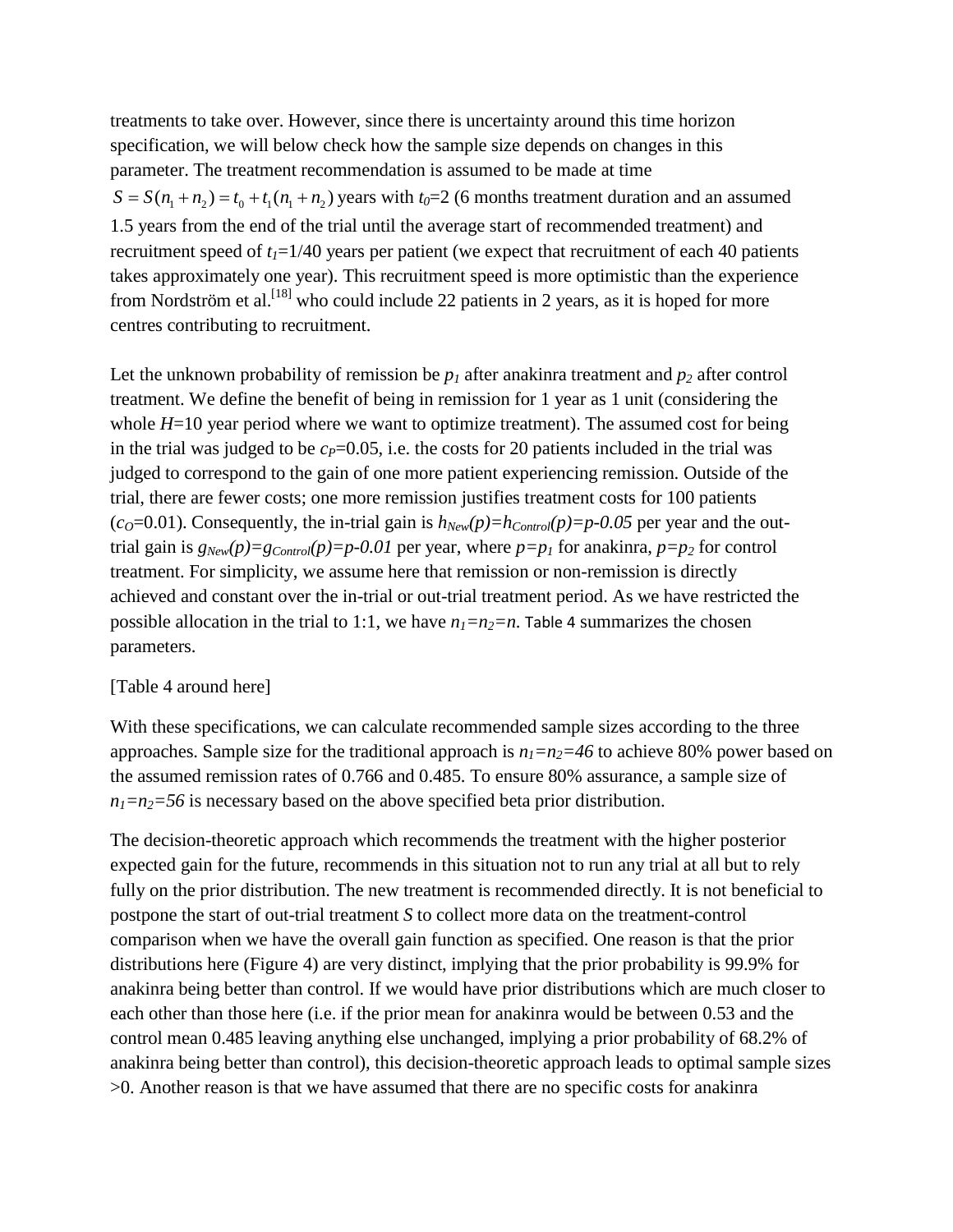compared to control. However, one should reflect both additional monetary costs for the anakinra treatment and in general reflect concerns about safety differences: how much larger does the remission rate for anakinra need to be to compensate for additional monetary costs and for a potential increased safety burden? Even if we assume that 15 percentage points better remission rate are needed for anakinra compared to control (which is judged as a conservative assumption for this case study), we still get the decision-theoretic sample size recommended to be 0 confirming the support for not doing any trial and recommending anakinra directly based on the decision-theoretic approach (the prior probability is 93.3% that anakinra is at least 0.15 better than control).

For illustrative purposes, we assume now that the additional anakinra economic and safety costs correspond to  $c_T$ =0.3, i.e. 30 percentage points higher remission needed for anakinra compared to control,  $h_{New}(p_1)=p_1-c_P-c_T$  and  $g_{New}(p_1)=p_1-c_O-c_T$ . In this case, we obtain the optimal sample size *n\**=45. The left panel in [Figure 5](#page-24-0) shows how the decision-theoretic sample size depends on the additional anakinra costs  $c_T$ . For  $c_T$ <0.25, no trial is recommended and anakinra should be the treatment recommendation for all out-trial patients. For  $c<sub>T</sub>$  between 0.25 and 0.37 a trial is recommended with roughly increasing sample size which is at most  $n=61$ . For  $c_T>0.37$ , no trial is recommended and the treatment recommendation is to use control treatment. Using  $c_T$ =0.3, the middle panel in [Figure 5](#page-24-0) shows how the sample size depends on the population size *N*: If *N* is smaller than the assumed *N*=1000, smaller sample sizes are necessary. At *N*=1000, a plateau is (almost) reached (for very higher population sizes, *n\**=47 would be the optimal sample size). Finally, using again  $c_T$ =0.3 and *N*=1000, the right panel in [Figure 5](#page-24-0) shows the dependency on the time horizon *H* being in the interval from 8 to 15 years. The longer the time horizon, the larger is the sample size which is justified, but the dependency is not too drastic.

### [\[Figure 5](#page-24-0) around here]

In this case study (as well as in the following case study), we determined sample sizes for trials with 1:1-allocation. The traditional and assurance approach can easily be modified by computing power/assurance for another prespecified allocation ratio. In the same way, we can apply the decision-theoretic approach for any prespecified allocation ratio. However, when using the decision-theoretic approach, we have even the possibility to optimize the allocation ratio by searching the optimal pair  $(n_1, n_2)$ , i.e. by dropping the restriction  $n=n_1=n_2$  which we made in the case studies.

# **3.3 | Case study 3: Treatment of cystic fibrosis with inhaled dry powder mannitol (Bronchitol)**

Cystic fibrosis is a progressive, genetic disease that causes persistent lung infections and limits the ability to breathe over time.<sup>[19]</sup> The prevalence was determined to be around 0.7 per 10 000 in average in the EU-countries and around  $0.8$  per 10 000 in the US.<sup>[20]</sup> No cure exists; treatment is currently symptomatic and chronic. In two clinical Phase III trials, called CF301 and CF302,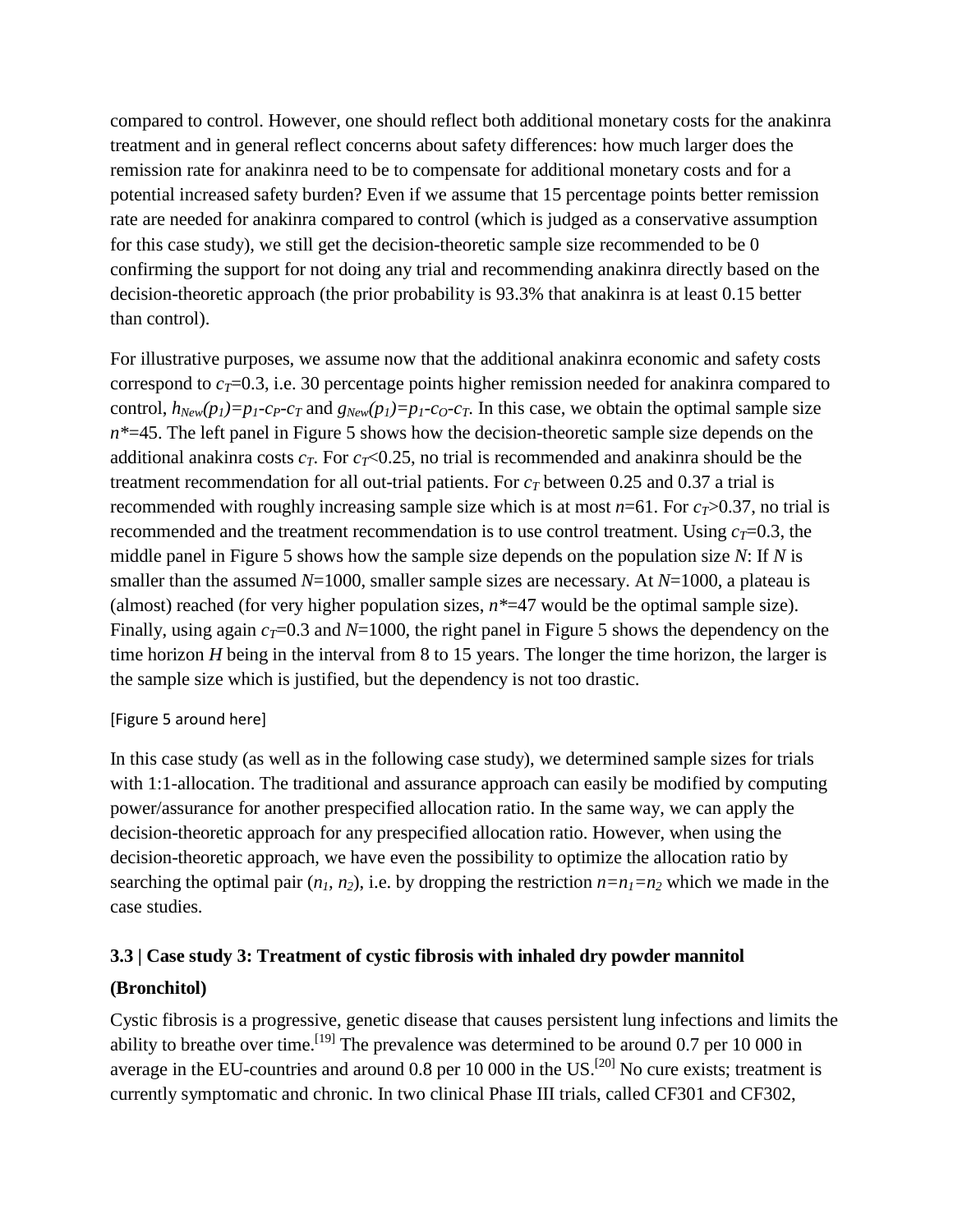inhaled dry powder mannitol was investigated as treatment. The primary endpoint was lung function measured as forced expiratory volume in 1 s ( $FEV<sub>1</sub>$ ). While results of CF301 showed a statistical significant advantage for mannitol, $[21]$  in the primary analysis of the second pivotal study "statistical significance was narrowly missed"  $(p=0.058)$ .<sup>[22]</sup> FDA required an additional Phase III trial in an adult cystic fibrosis population, called CF303, before potentially licencing on the US market. The trial is currently ongoing. We pretend here that we aim to calculate the sample size for an upcoming trial given the results of CF301 and CF302, with the US market in mind.

To form prior distributions, we combine the results from the two available trials. For the mannitol treatment, the average change in  $FEV_1$  over the 26 weeks double-blind phase was 111 ml (based on 177 patients in CF301 and 184 patients in CF302). For the control treatment, the average was 42 ml (based on 118 patients in CF301 and 121 patients in CF302). Given the confidence intervals in study CF302 for mannitol, the standard deviation was assumed to be 295 ml. Therefore we assumed a N(111,16<sup>2</sup>) distribution for mannitol and a N(42,19<sup>2</sup>) distribution for control (the variance in the mannitol prior is e.g. calculated as  $295/\sqrt{177+184} \approx 16$ ). The prior for the treatment difference  $\delta$  is then N( $\delta_0 \sigma_0^2$ ) with  $\delta_0 = 111-42=69$  and  $\sigma_0^2 = 16^2 + 19^2 \approx 25^2$ . For the traditional sample size calculation, we can assume the treatment difference 69 ml and a standard deviation of 295 ml. In the traditional and assurance approach, we use  $\alpha$ =0.05 (two-sided) and an (expected) power requirement of 1-*β*=0.8.

Again, we use for the decision-theoretic approach the chronic disease formulation of the gain function given by equation (2). The population size on the US market is around  $N = 325,000,000$ x 0.8 / 10 000 = 26 000. According to the timelines planned for recruitment in trial CF303,<sup>[23]</sup> the sponsor anticipated to need around two years for 440 patients. Therefore, we assume a recruitment speed of 20 patients/month (240/year) and that the recommended treatment is available after  $S = S(n_1 + n_2) = t_0 + t_1(n_1 + n_2)$  years with  $t_0 = 2$  and recruitment speed of  $t_1 = 1/240$  (fraction of a year for recruiting one patient). We assume a treatment horizon *H*=10 years for the treatment and will again as in the second case study investigate also values in the interval 8-15 years later. As a 26 week treatment period is desired, we use *d*=0.5 years.

In this case study, we use the base case (default treatment policy) to treat each of the *N* patients during the entire time of *H* years with the control treatment outside of any trial. We set the expected gain of this base case to 0 implying  $g_{Control}(\delta_2)=0$  and are interested in the change of the gain when using another treatment policy.

For specifying the gain functions, we translate clinical results ( $FEV<sub>1</sub>$  improvement) into an economic value. According to Table 5 from DeWitt et al.<sup>[24]</sup>, the mean total annual health care costs (without medication) decrease by 1700 USD when the variable percent predicted  $FEV<sub>1</sub>$  $(FEV<sub>1</sub>%)$  is increased with 1 %-unit. In trials CF301 and CF302, the average treatment effect of mannitol was  $FEV_1 = 69$  ml and, measured in the variable  $FEV_1\%$ , was 3.5%, meaning that a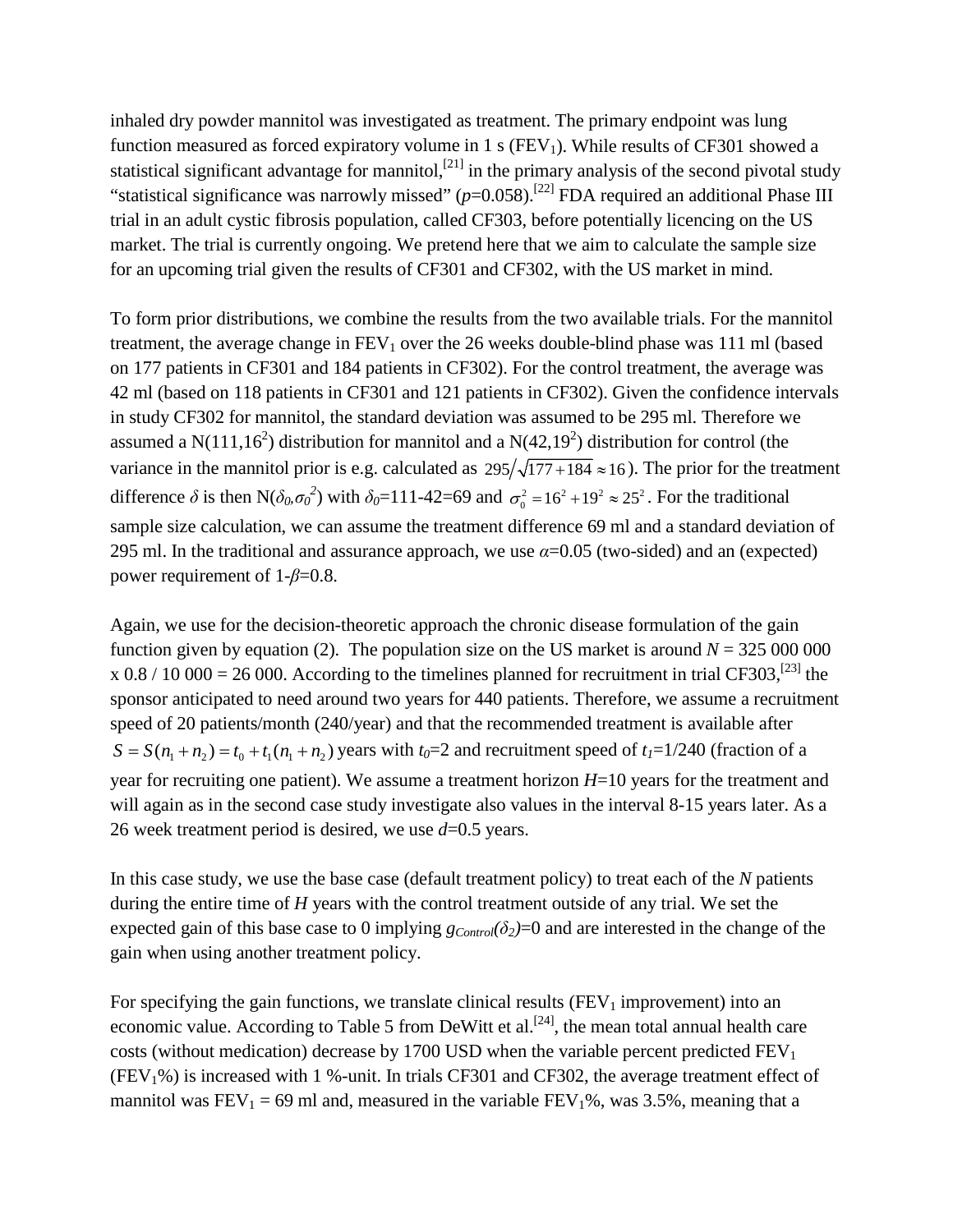change of  $FEV_1\% = 1\%$  corresponded roughly to a change of  $FEV_1 = 20$  ml. Therefore, we justify a decrease of 1700 USD in costs when  $FEV<sub>1</sub>$  is increased by 20 ml or in other words an increase of 1 ml in  $FEV_1$  is expected to reduce health care costs by  $c_U=85 \text{ USD}$  per year. We therefore use the gain function  $\delta c_U$  (where  $\delta$  is the mean difference in FEV<sub>1</sub> between treatment and control in ml) and deduce  $c_P$ =5000 USD for a patient in the trial and further  $c_T$ =6000 USD per year treatment costs for a patients' treatment with mannitol (not for the control treatment). Using the functions *h* and *g* introduced in (2), we can write  $h_{New}(\delta) = \delta c_U - c_T - c_P$ ,  $h_{Control} = -c_P$ ,  $g_{New}(\delta) = \delta c_U - c_T$ ,  $g_{Control} = 0$ .

As in the previous case study, we restrict the possible allocation in the trial to 1:1 and have  $n_1=n_2=n$ . A traditional sample size calculation for ensuring 80% power when the treatment difference is 69 ml with an assumed standard deviation of 295 ml for a significance test having *α*=5% (two-sided) yields a sample size of *n*=288 patients per group (for 1:1-allocation). Based on the prior distribution for the difference between mannitol and control,  $N(69,25^2)$ , we compute the sample size ensuring 80% assurance to be *n*=390.

## [Table 5 around here]

In this situation with a normally distributed prior and observations, the gain function can be computed to have a quite simple form. We show this in the appendix following the computation by Willan<sup>[25]</sup> and Pearce et al.<sup>[26]</sup> in a similar situation but for an acute treatment. Optimizing this computed gain function over the sample size, we obtain the decision-theoretic sample size as *n\**=221.

When applying the decision-theoretic approach it is essential to check how changes in assumed parameters change the situation. Some of the above assumptions were well justified by evidence from literature, others are more rough assumptions. To identify the parameters with important influence on the sample size helps to focus on those when critically reflecting the assumptions. In [Figure 7,](#page-25-0) we show the influence of 9 parameters on the optimal sample size *n\**. We keep the other 8 parameters constant with values as described above and vary one parameter at a time.

In the upper-left panel of [Figure 7,](#page-25-0) we see that when changing the prior mean  $\delta_0$ , the optimal sample size is 0 for small  $\delta_0$ <35 ml where the control treatment is recommended and no attempt would be made to get the new treatment approved for this pessimistic prior. The sample size is between 300 and 360 for  $\delta_0$  between 35 ml and 59 ml. The optimal sample size is then decreasing for increasing prior mean until  $\delta_0=82$  ml. For larger prior means, the recommendation would be for mannitol without further trial (*n*=0). However in a licencing situation, decision for active treatment without trial would require that the authority agrees with the prior mean as well. [Figure](#page-24-1)  [6](#page-24-1) shows the probability to choose the mannitol treatment after the study depending on the prior mean  $\delta$ <sup>0</sup> when the optimal  $n^*$  is chosen. The optimal sample size is decreasing with increasing prior variance  $\sigma_0^2$  and increasing with increasing variance of the observations  $\sigma^2$  (second and third panel in top row of [Figure 7\)](#page-25-0), but the influence is not too strong.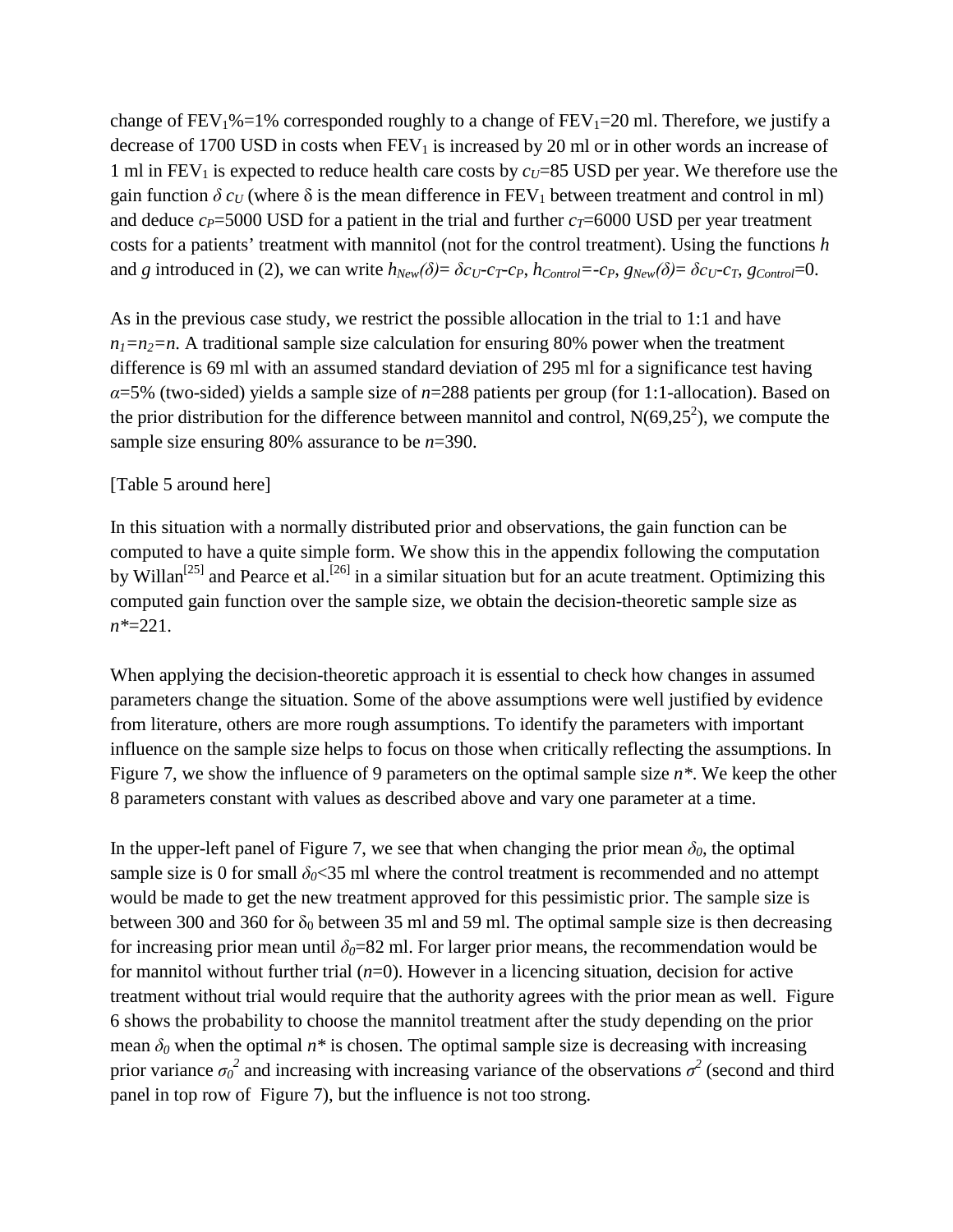Looking at the cost parameters (panels in the middle row in [Figure 7\)](#page-25-0), we observe basically no influence of the trial cost per patient  $c_P$ . In contrast, the annual treatment costs  $c_T$  and gain per increased  $FEV_1$ -unit  $c_U$  are critical for the sample size. For small gains per increased  $FEV_1$ -unit,  $c<sub>U</sub>$   $\leq$  59 USD, no trial is recommended and the control treatment should be taken. The highest optimal sample size is then  $n=346$  for  $c_U=64$  USD and is then decreasing with increasing gain. For  $c_U$  = 105 USD or more, mannitol should be recommended directly  $(n*=0)$ . In this case, the gain outweighs the treatment costs based on the prior for the treatment difference. From the formula for the gain function we see that the results depend on  $c_U$  and  $c_T$  through  $c_T/c_U$  only. Therefore, the dependence on  $c_T$  when  $c_U$  is fixed is related. As noted in the appendix, the ratio  $c_T/c_U$  has the following interpretation: When the posterior mean for the treatment difference is at least  $c_T/c_U$ , mannitol should be recommended; when it is smaller, control should be recommended.

When the population size is at least  $N=10,000$ , the optimal sample size is basically constant – for very large population sizes, the optimal sample size tends to *n\**=227. If the population size would decrease below *N*=10 000, the optimal sample size will also decrease. We see some but not too drastic influence of the recruitment speed  $1/t_1$  (the faster the recruitment, the higher sample size is justified) and of the treatment horizon H (the longer the treatment horizon, the higher the optimal sample size).

Overall, we conclude from these figures that the treatment difference in the prior  $\delta_0$  and the gain/cost-ratio  $c_T/c_U$  are the most critical parameters for the sample size. These should therefore be considered carefully in this situation before finally deciding on the sample size.

Comparing the recommended sample sizes from the traditional or assurance approach with the optimal decision-theoretic sample size, we see here only a relatively small discrepancy, especially if we use some more conservative assumptions based on [Figure 7](#page-25-0) and use e.g. the maximum sample size recommended in these sensitivity calculations shown in the figure.

[\[Figure 6](#page-24-1) and [Figure 7](#page-25-0) around here]

## **4 | SPECIFICATION OF THE TREATMENT EFFECT**

In the traditional approach, we need a specification for the targeted treatment effect. There are different ways of interpreting this target treatment effect: one possibility is to justify a "minimal clinically important difference" (MCID) and to require the desired power for this difference. While this concept is broadly applied, Burman and Carlberg<sup>[27]</sup> question the existence of a MCID by discussing that even very small differences in effect are important given two drugs with otherwise identical profile in e.g. safety, price, and dosing schedule. Another way of interpreting the target effect is to anticipate the likely effect difference which might be based on earlier experience. This interpretation is also often used when choosing the target effect for the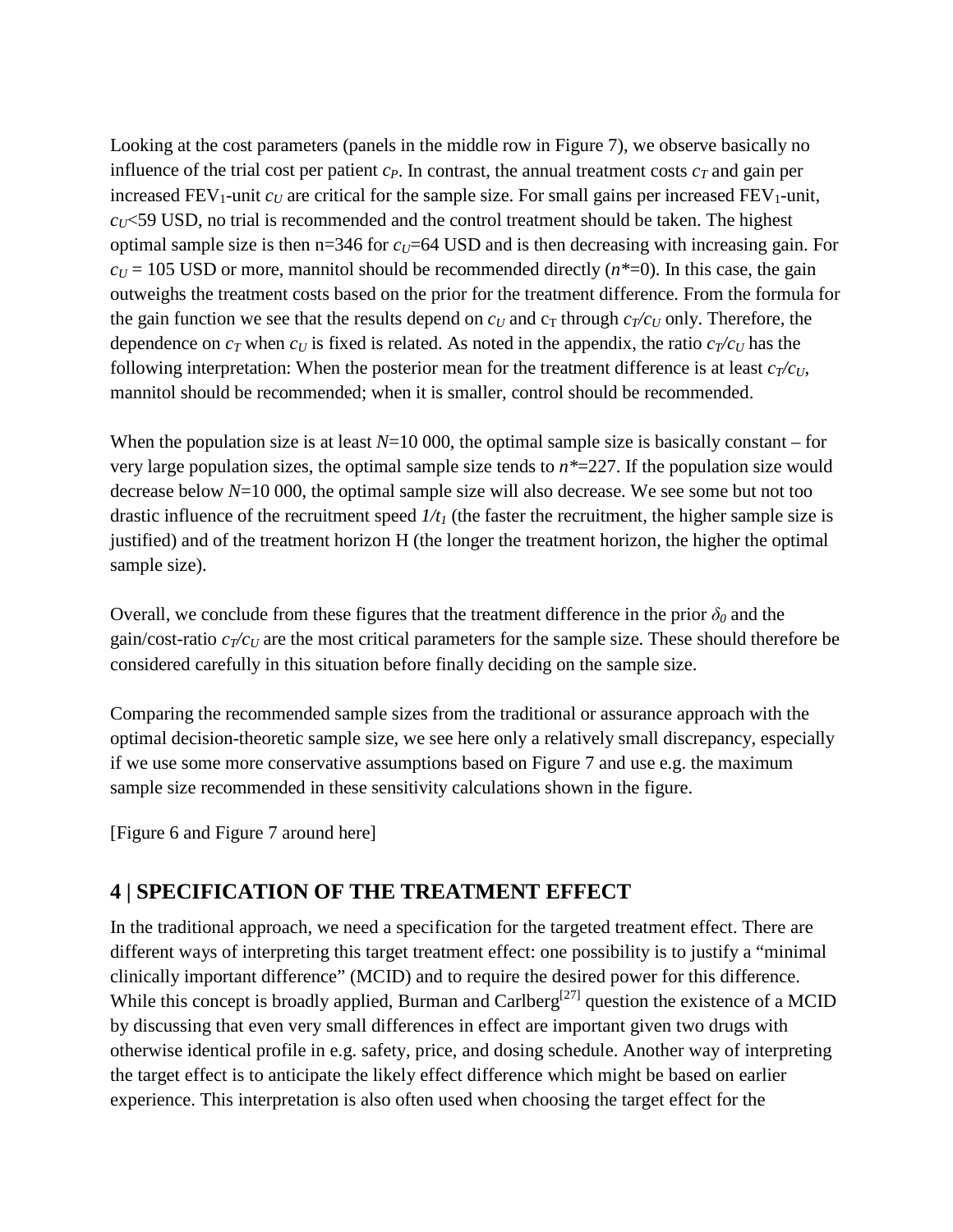traditional sample size determination. With this interpretation and when prior distributions are used with very small variability around the likely values in the assurance approach, i.e. when the uncertainty becomes smaller and smaller, then the assurance approach converges to the traditional approach.

We have seen in the case studies that the assurance approach led to higher sample sizes compared to the traditional approach with the prior mean equal to the target effect. This can be explained since for the sample size leading to a traditional power of 80-90%, the assurance is lower since the power function is concave around the target effect so that the average of the power is lower than the power at the average assumed effect size.

For the assurance and decision-theoretic approach, a prior distribution for the treatment effect needs to be specified, which can be challenging in applications. In our first case study, there was only vague information elicitated from experts. We investigated therefore the optimal sample sizes for a large set of different priors and have chosen a sample size close to the maximum of all recommended sample sizes. In the other two case studies, results from earlier studies were available and formed beta and normal priors, respectively. The underlying justification was: When using uninformative priors before the earlier, published studies, the posterior after the earlier studies is the likelihood which is then used as prior for the study we are planning. However, there are limitations with this way of specifying the priors: Firstly, the earlier results may have a risk for bias, e.g. if they are from early phase, from unblinded or non-randomized studies. This could be especially a risk in Case Study 2. Secondly, starting with an uninformative prior before the earlier results might be challenged as well since e.g. for a disease difficult to treat where several other compounds failed, an uninformative prior could be too optimistic and more pessimistic priors might be justified.

## **5 | DISCUSSION AND CONCLUSION**

In this manuscript, we have compared the traditional, assurance and decision-theoretic sample size approaches. These are not the only possible approaches. In some situations the interest is not in hypothesis testing but in estimating e.g. a treatment difference with good precision. Then the sample size can be motivated to ensure a certain confidence interval length for the treatment difference. When the intention is to analyse the data with Bayesian methods but a decisiontheoretic specification of gain functions is not desired, Bayesian sample size determination as described by Adcock<sup>[28]</sup> can be applied. Several criteria to ensure limited length of posterior credibility intervals can be defined to determine a Bayesian sample size; see Joseph and Bélisle<sup>[29]</sup> for normal means and their differences and M'Lan, Joseph and Wolfson<sup>[30]</sup> for the binomial case. Moreover, aspects from different approaches might be combined: E.g. a significance test to decide upon treatment recommendation could be incorporated into the decision-theoretic frame<sup>[26],[31],[32]</sup>. Uncertainties about cost- or recruitment-parameters might be handled using prior distributions for these parameters as well.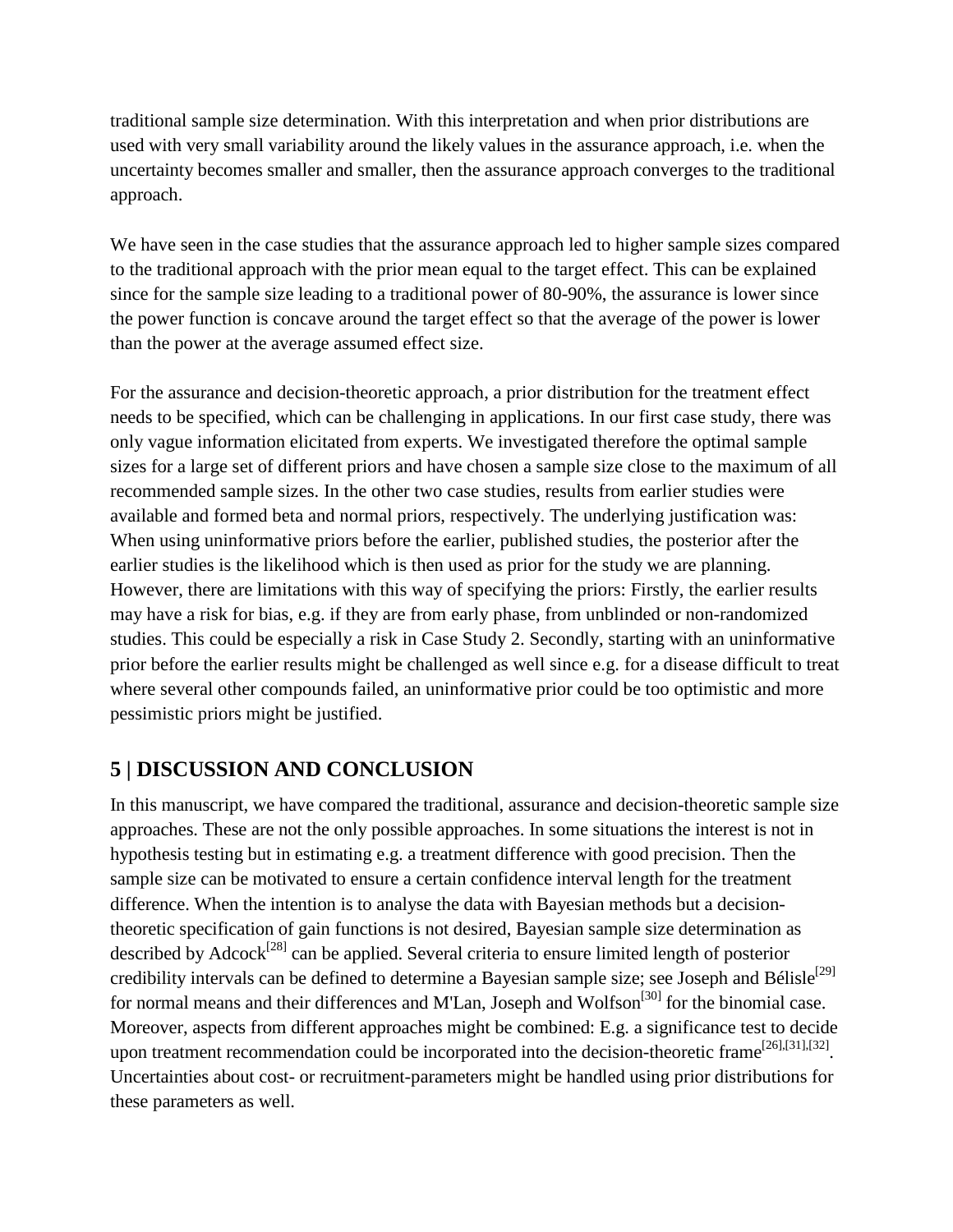We recommend not to use a single approach in isolation, but to compare results of several ways to determine sample size. An informed choice of sample size is ideally made after challenging the specifications made using several of the considered approaches. When very different recommendations result from different approaches the reasons should be understood before a choice is made.

We considered a single efficacy endpoint in this work but there are situations where several endpoints are important for sample size determination. A sample size chosen based on considerations for efficacy might be too small to ensure a sufficiently large safety database and then the minimum requirement for safety would define the sample size. In other situations when specific important safety endpoints are identified, these could be integrated in the decisiontheoretic framework by using a utility score as a primary endpoint (for an example of a utility score incorporating efficacy and safety see Ouellet et al.<sup>[33]</sup>) Alternatively, the decision-theoretic framework could be used with more complex models with several endpoints, specifying priors, and gain functions based on them.<sup>[34-35]</sup>

An important and often difficult step in sample size determination is to specify the required parameters for these methods. It is good practice for all sample size approaches to consider robustness of the sample size by checking the influence on sample size when some of these specifications are changed. The parameters which are especially influential can be critically reflected, maybe re-discussed with subject-matter-experts and if necessary revised. In the investigated case studies, the parameter for the additional treatment cost of the new treatment and the assumed difference in prior means were parameters highly influencing the sample size for the decision-theoretic approach. The importance of the treatment cost parameter for sample size and treatment decision making was highlighted by Pearce et al.  $^{[26]}$ 

If the intention of the trial is to support drug licensing by regulatory agencies, the question arises if a decision-theoretic approach is acceptable. A critical parameter in the planning of the decisiontheoretic design is in our view the treatment cost parameter: this parameter can reflect safety costs and can then be interpreted as safety penalty. The new treatment is only recommended for future treatment of patients when the data suggests that the effect is sufficiently better than control's effect to justify these safety costs. Therefore, we think that especially this parameter, in addition to the prior distribution for the effect, needs to be carefully discussed with regulatory agencies. If this is done, the decision-theoretic approach is appealing for a licencing situation. While the traditional and assurance approach build on an underlying significance test which aims to demonstrate that the new treatment is better than control, a positive demonstration says nothing about how much better the new treatment is and if it justifies the additional safety or monetary costs for the new treatment. In contrast, the decision-theoretic approach uses gain functions which connect directly to societal and regulatory considerations. By this, the approach defines the level of evidence required to make a treatment decision. Given the study with optimized sample size and treatment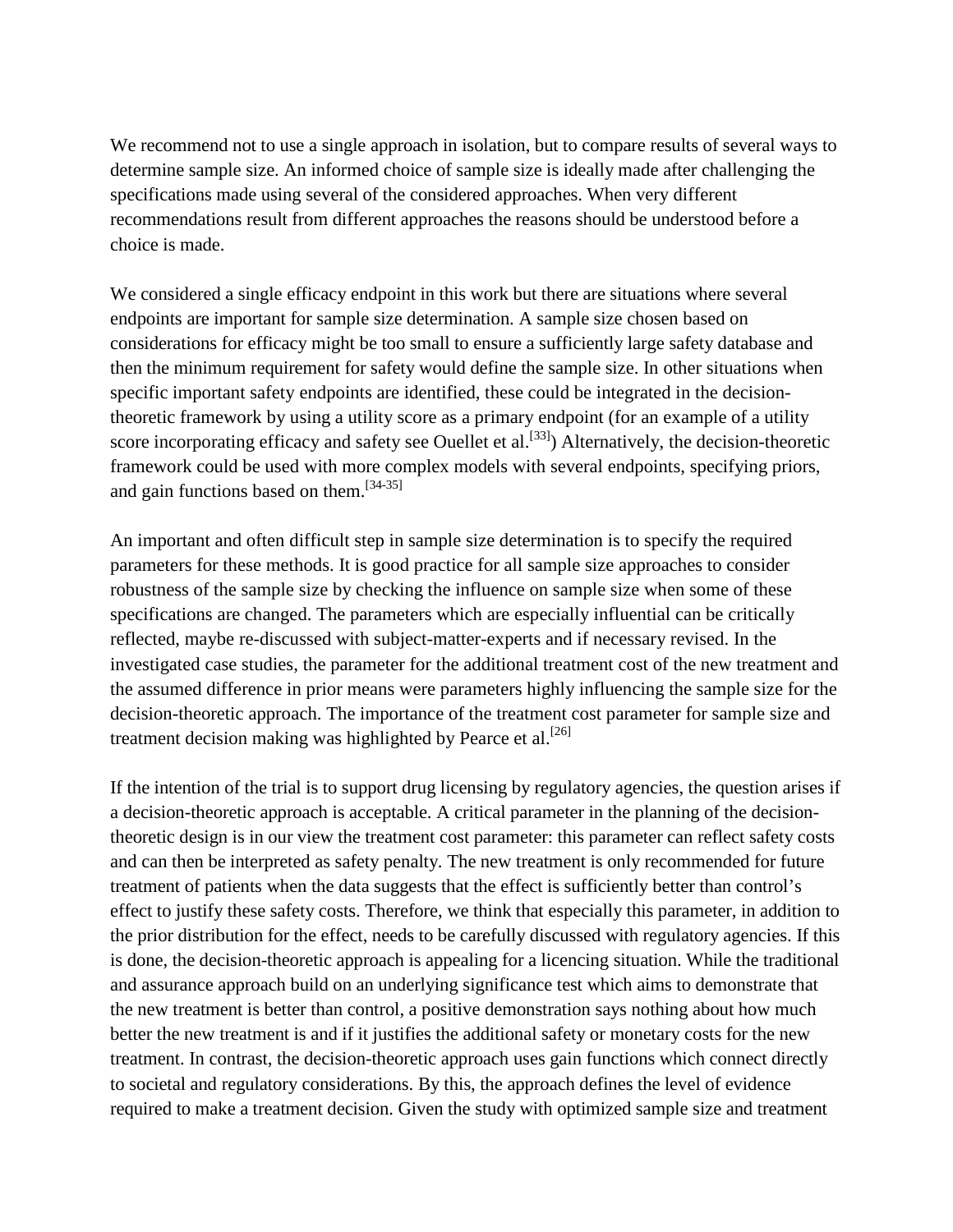decision rule, the corresponding type I and II errors can be calculated (see e.g. Stallard et al. [13] and Pearce et al. $^{[26]}$ ).

For the decision-theoretic approach, the optimal sample size is increasing with increasing population size. Cheng et al.<sup>[12]</sup> and Stallard et al.<sup>[13]</sup> have shown for the acute case that the optimal sample size is proportional to the square root of *N* and is therefore unbounded. In contrast, we have seen for the approach with chronic diseases in Case study 2 and 3, that this optimal sample size reaches a plateau for large populations, i.e. is bounded. We explain this by following considerations: If *N* is relatively large, the trial covers only a small area of the total area of treatment need in [Figure 2.](#page-22-1) It might then be reasonable to approximate the overall gain by ignoring the gain in the trial. The overall gain becomes

$$
G(n_1, n_2, \delta_1, \delta_2) = N\{(H - S(n_1 + n_2))[\mathbf{1}\{\text{New treatment chosen}\}\mathbf{g}_{\text{New}}(\delta_1) + \mathbf{1}\{\text{Control chosen}\}\mathbf{g}_{\text{Control}}(\delta_2)] + S(n_1 + n_2)g_{\text{Control}}(\delta_2)\}.
$$
\n(3)

The difference between (2) and the approximation (3) is that the trial part (dark blue and red in [Figure 2\)](#page-22-1) is handled as if these patients had been treated outside the trial with control. Since the overall gain in (3) is proportional to the population size, the sample size which maximises the gain depends no longer on the population size *N*. This means that if population size *N* increases, the optimal sample size according to (2) converges to a constant sample size (which can be computed based on (3)). These arguments showing that the optimal sample size has an upper bound were obtained assuming a recruitment speed independent of the population size. For smaller populations, it is reasonable that the recruitment depends heavily on the size of the population; for larger populations, we think it is meaningful that the speed cannot exceed a certain level even if the population is very big. The independence of recruitment speed on population size would be true for very big populations.

We have considered three case studies for rare disease with population sizes 500, 1000, or 26 000. There are also even smaller populations, "ultra-rare" diseases where e.g. around 100 or fewer patients exist worldwide. E.g. the Hutchinson–Gilford progeria syndrome which is a chronic disease of segmental premature aging syndrome and fatal by teenage years, had 54 known cases worldwide in 2009 and 146 in 2016.<sup>[36]</sup> In studies with enrolment during  $2005-2006^{[37]}$  and during 2007,<sup>[38]</sup> the authors state that they succeeded to include at least half of cases known at enrolment. A currently ongoing trial with objective to study survival when treated aims to include 80 patients.<sup>[36]</sup> The approach to sample size in the last study was to include as many as possible from the children with disease. A requirement for this approach is the existence of a good patient registry which is available here. In the case of an ultra-rare disease, the approach to collect as much information as possible instead of applying a sample size approach as considered in this paper seems to be the best alternative.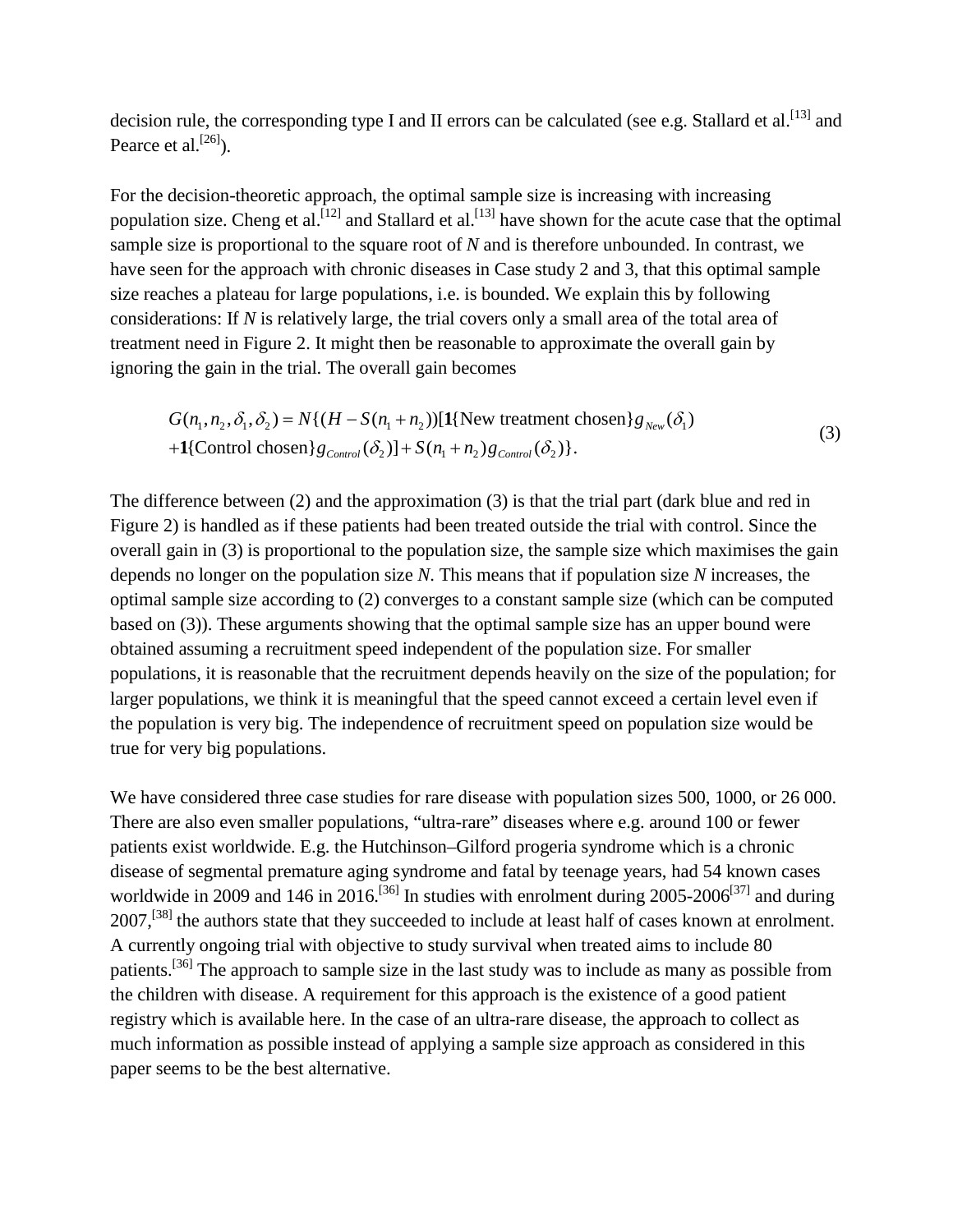#### **ACKNOWLEDGMENTS**

We thank the principal investigator of the Lyell's disease study for discussing the studies background. This work was conducted as part of the InSPiRe (Innovative methodology for small populations research) project funded by the European Union Seventh Framework Programme for research, technological development and demonstration under grant agreement number FP HEALTH 2013602144.

#### **REFERENCES**

[1] R. V. Lenth. Some Practical Guidelines for Effective Sample Size Determination. *The American Statistician* **2001**, *55*, 187-193.

[2] S. A. Julious. Sample sizes for clinical trials with normal data. *Stat. Med.* **2004,** *23*, 1921-1986.

[3] S. A. Julious, M. Campbell. Tutorial in biostatistics: sample sizes for parallel group clinical trials with binary data. *Stat. Med.* **2012,** *31*, 2904-2936.

[4] A. O'Hagan, J. Stevens, M. Campbell. Assurance in clinical trial design. *Pharm. Stat.* **2005**, *4*, 187-201.

[5] C. Chuang-Stein. Sample size and the probability of a successful trial. *Pharm. Stat.* **2006**, *5*, 305–309.

[6] N. Stallard, M. Posch, T. Friede, F. Koenig, W. Brannath. Optimal choice of the number of treatments to be included in a clinical trial. *Stat. Med.* **2009**, *28*, 1321-1338.

[7] A. O'Hagan, C. Buck, A. Daneshkhah, J. Eiser, P. Garthwaite, D. Jenkinson, J. Oakley, T. Rakow. *Uncertain Judgements: Eliciting Experts' Probabilities.* Wiley, Chichester **2006**.

[8] S. Zohar, I. Baldi, G. Forni, F. Merletti, G. Masucci, D. Gregori. Planning a Bayesian early-phase phase I/II study for human vaccines in HER2 carcinomas. *Pharm. Stat.* **2011**, *10*, 218–226.

[9] N. Kinnersley, S. Day. Structured approach to the elicitation of expert beliefs for a Bayesian-designed clinical trial: a case study. *Pharm. Stat.* **2013**, *12*, 104-113.

[10] K. K. G. Lan, J. T. Wittes. Some thoughts on sample size: A Bayesian-frequentist hybrid approach. *Clin. Trials* **2012**, *9*, 561-569.

[11] S. W. Hee, T. Hamborg, S. Day, J. Madan, F. Miller, M. Posch, S. Zohar, N. Stallard. Decision theoretic designs for small trials and pilot studies: a review. *Stat. Methods Med. Res.* **2016**, *25*, 1022-1038.

[12] Y. Cheng, S. Fusheng, D. A. Berry. Choosing sample size for a clinical trial using decision analysis. *Biometrika* **2003**, *90*, 923-936.

[13] N. Stallard, F. Miller, S. Day, S. W. Hee, J. Madan, S. Zohar, M. Posch. Determination of the optimal sample size for a clinical trial accounting for the population size. *Biom. J.* **2017**, *59*, 609-625.

[14] M. Lissia, P. Mulas, A. Bulla, C. Rubino. Toxic epidermal necrolysis (Lyell's disease). *Burns* **2010,** *36*, 152- 163.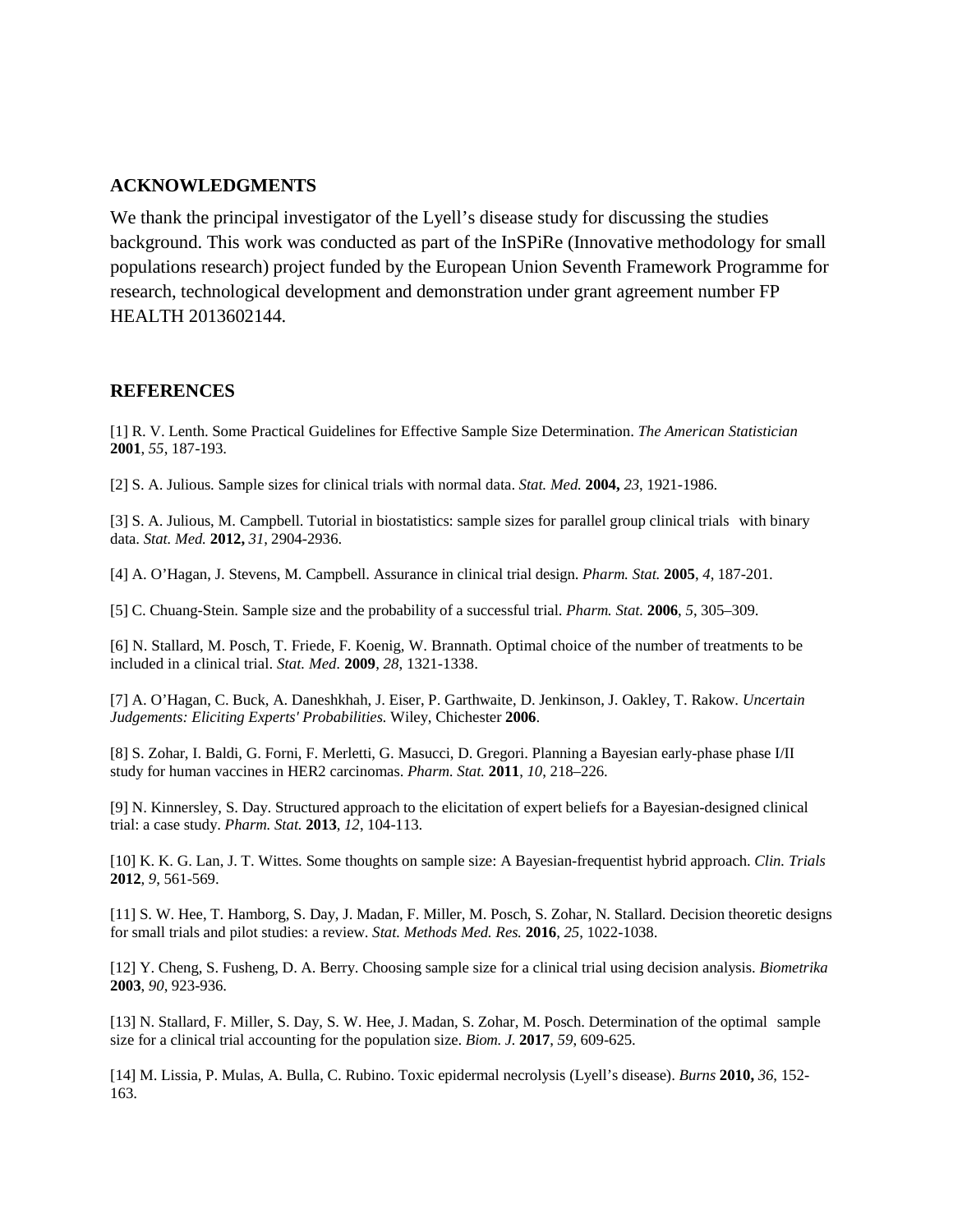[15] L. Valeyrie-Allanore, S. Ingen-Housz-Oro, O. Chosidow, P. Wolkenstein. French referral center management of Stevens-Johnson syndrome/toxic epidermal necrolysis. *Dermatologica Sinica* **2013**, *31*, 191-195.

[16] M. Gerfaud-Valentin, Y. Jamilloux, J. Iwaz, P. Sève. Adult-onset Still's disease. *Autoimmun Rev.* **2014**, *13*, 708– 722.

[17] D. Hong, Z. Yang, S. Han, X. Liang, K. Ma, X. Zhang. Interleukin I inhibition with anakinra in adult-onset Still disease: a meta-analysis of its efficacy and safety. *Drug Design, Development and Therapy* **2014**, *8*, 2345- 2357.

[18] D. Nordström, A. Knight, R. Luukkainen, R. van Vollenhoven, V. Rantalaiho, A. Kajalainen, J. G. Brun, A. Proven, L. Ljung, H. Kautiainen, T. Petterson. Beneficial effect of interleukin I inhibition with anakinra in adult-onset Still's disease. An open, randomized, multicenter study. *The Journal of Rheumatology* **2012**, *39*, 2008-2011.

[19] Cystic Fibrosis Foundation. About Cystic Fibrosis,<https://www.cff.org/What-is-CF/About-Cystic-Fibrosis/> (accessed: December 2016).

[20] P. M. Farrell. The prevalence of cystic fibrosis in the European Union. *Journal of cystic fibrosis* **2008**, *7*, 450- 453.

[21] D. Bilton, P. Robinson, P. Cooper, C. G. Gallagher, J. Kolbe, H. Fox, A. Jaques, B. Charlton, for the CF301 Study Investigators. Inhaled dry powder mannitol in cystic fibrosis: an efficacy and safety study. *Eur. Respir. J.* **2011**, *38*, 1071–1080.

[22] M. L. Aitken, G. Bellon, K. De Boeck, P. A. Flume, H. G. Fox, D. E. Geller, E. G. Haarman, H. U. Hebestreit, A. Lapey, I. M. Schou, J. B. Zuckerman, B. Charlton, for the CF302 Investigators. Long-Term Inhaled Dry Powder Mannitol in Cystic Fibrosis: An International Randomized Study. *Am. J. Respir. Crit. Care Med.* **2012**, *185*, 645–652.

[23] U.S. National Institutes of Health. A Safety and Efficacy Trial of Inhaled Mannitol in Adult Cystic Fibrosis Subjects, https://www.clinicaltrials.gov/ct2/show/NCT02134353 (accessed: December 2016).

[24] E. M. DeWitt, C. A. Grussemeyer, J. Y. Friedman, M. A. Dinan, L. Lin, K. A. Schulman, S. D. Reed. Resource Use, Costs, and Utility Estimates for Patients with Cystic Fibrosis with Mild Impairment in Lung Function: Analysis of Data Collected Alongside a 48-Week Multicenter Clinical Trial. *Value in health* **2012**, *15*, 277-283.

[25] A. R. Willan. Optimal sample size determinations from an industry perspective based on the expected value of information. *Clin. Trials* **2008**, *5*, 587–594.

[26] M. Pearce, S. W. Hee, J. Madan, M. Posch, S. Day, F. Miller, S. Zohar, N. Stallard. Value of information methods to design a clinical trial in a small population to optimise a health economic utility function. **2017** Manuscript.

[27] C. F. Burman, A. Carlberg. Future challenges in the design and ethics of clinical trials. In SC Gad (ed.), *Clinical Trials Handbook*, Wiley **2009**, pp. 1173–1200.

[28] C. J. Adcock. Sample Size Determination: A Review. *J. Royal Stat. Soc.: Series D (The Statistician)* **1997**, *46*, 261-283.

[29] L. Joseph, P. Bélisle. Bayesian sample size determination for normal means and differences between normal means. *J. Royal Stat. Soc.: Series D (The Statistician)* **1997**, *46*, 209-226.

[30] C. E. M'Lan, L. Joseph, D. B. Wolfson. Bayesian sample size determination for binomial proportions. *Bayesian Analysis* **2008**, *3*, 269-296.

[31] T. Ondra, S. Jobjoernsson, R. Beckman, C. Burman, F. Koenig, N. Stallard, M. Posch. Optimizing Trial Designs for Targeted Therapies. *PLoS ONE* **2016**, *11*, e0163726.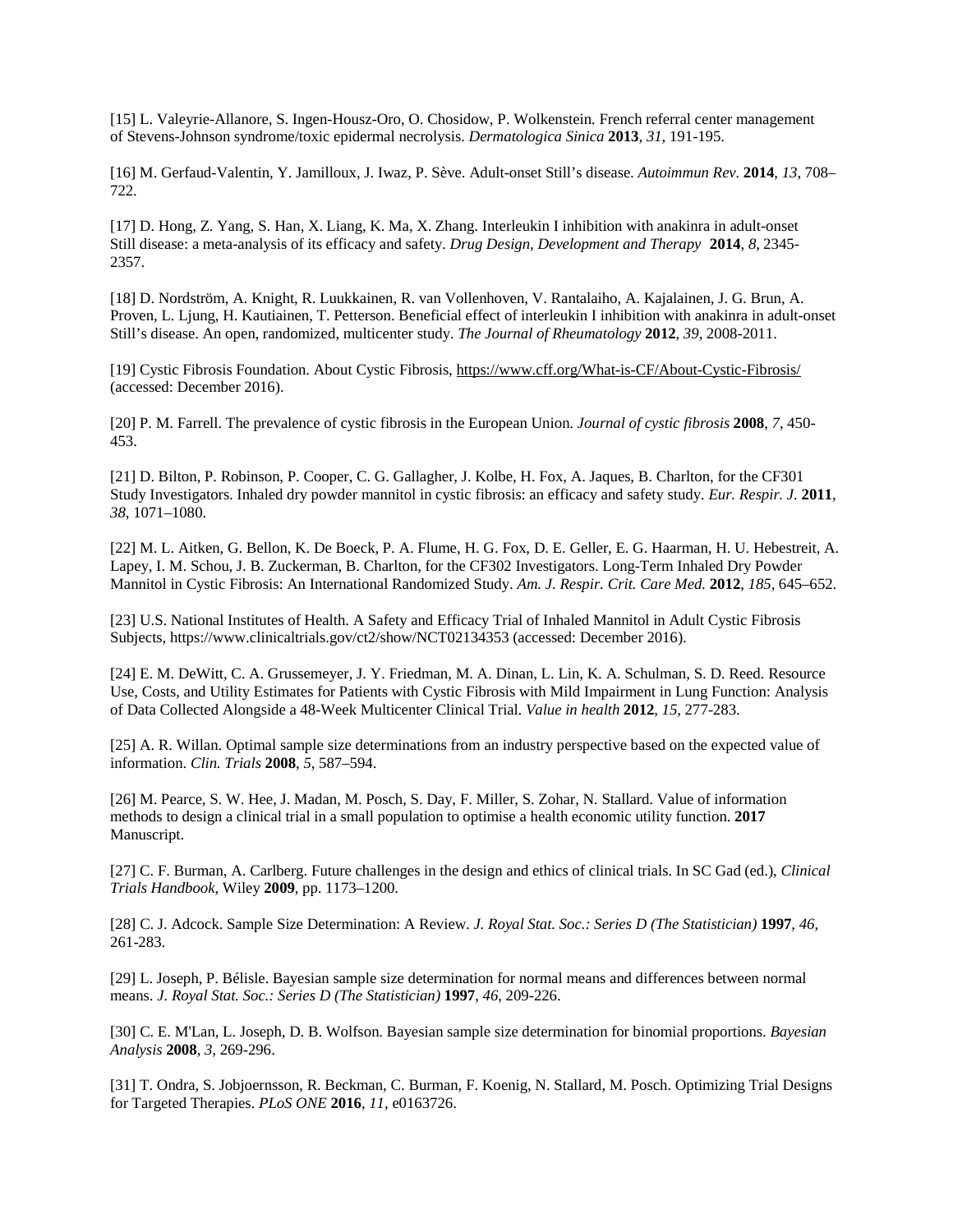[32] A. Graf, M. Posch,, F. Koenig. Adaptive designs for subpopulation analysis optimizing utility functions. *Biom. J.* **2015**, *57*, 76-89.

[33] D. Ouellet, J. Werth, N. Parekh, D. Feltner, B. McCarthy, R. L. Lalonde. The use of a clinical utility index to compare insomnia compounds: A quantitative basis for benefit-risk assessment. *Clin. Pharmacol. Ther.* **2009**, *85*, 277-282.

[34] N. Stallard, P. F. Thall, J. Whitehead. Decision theoretic designs for phase II clinical trials with multiple outcomes. *Biometrics* **1999**, *55*, 971–977.

[35] T. Kikuchi, J. Gittins. A behavioral Bayes method to determine the sample size of a clinical trial considering efficacy and safety. *Stat. Med.* **2009**, *28*, 2293–2306.

[36] Progeria Research Foundation, [www.progeriaresearch.org](http://www.progeriaresearch.org/) (accessed: March 2017).

[37] M. A. Merideth, L. B. Gordon, S. Clauss, V. Sachdev, A. C. M. Smith, M. B. Perry *et al*. Phenotype and course of Hutchinson–Gilford Progeria Syndrome. *New England J. Med.* **2008**, *358*, 592-604.

[38] L. B. Gordon, M. E. Kleinman, D. T. Miller, D. S. Neuberg, A. Giobbie-Hurder, M. Gerhard-Herman, L. B. Smoot, C. M. Gordon, R. Cleveland, B. D. Snyder, B. Fligor, W. R. Bishop, P. Statkevich, A. Regen, A. Sonis, S. Riley, C. Ploski, A. Correia, N. Quinn, N. J. Ullrich, A. Nazarian, M. G. Liang, S. Y. Huh, A. Schwartzman, M. W. Kieran. Clinical trial of a farnesyltransferase inhibitor in children with Hutchinson-Gilford progeria syndrome*. Proc. Natl. Acad. Sci.* **2012**, *109*, 16666-16671.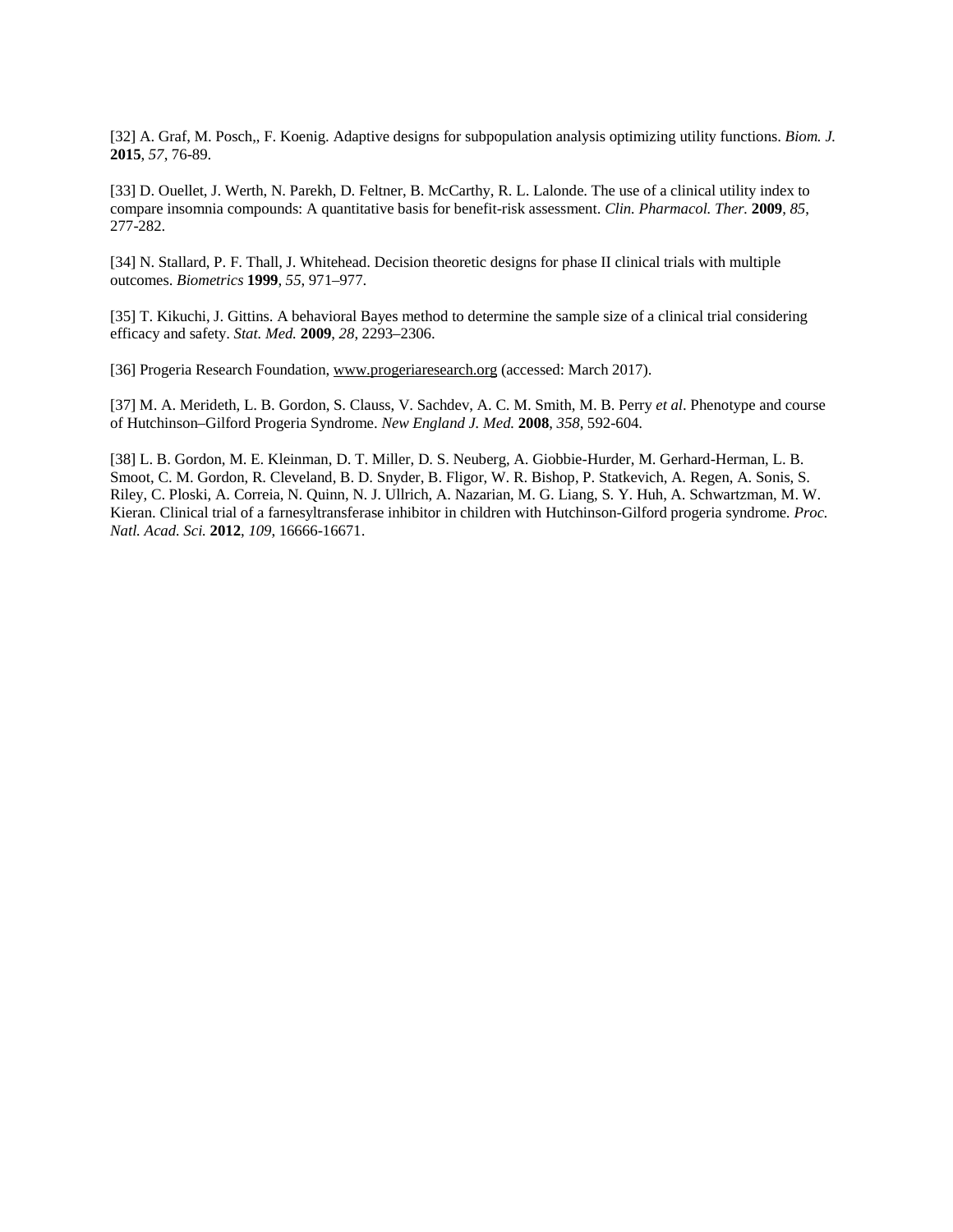# **Tables**

| <b>Traditional approach</b> | <b>Assurance approach</b>        | Decision-theoretic approach     |
|-----------------------------|----------------------------------|---------------------------------|
| Target / assumed effect of  | Prior distribution for effect of | Prior distributions for effect  |
| treatment and control       | treatment and control            | of treatment and control        |
| Nuisance parameters         | Nuisance parameters or prior     | Nuisance parameters or prior    |
|                             | distribution for them            | distribution for them           |
|                             | Type I error allowed $(\alpha)$  | Gain functions for patients     |
| Power required $(1-\beta)$  | Expected power (assurance)       | treated with new treatment      |
|                             | required $(1-\beta)$             | and treated with control (for   |
|                             |                                  | in-trial patients and out-trial |
|                             |                                  | patients) including cost        |
|                             |                                  | parameters                      |
|                             |                                  | Size of the population; for the |
|                             |                                  | chronic case even recruitment   |
|                             |                                  | speed and time horizon          |

**Table 1 Required specifications for sample size calculation**

### <span id="page-20-0"></span>**Table 2 Parameter specifications for Lyell's disease case study**

| <b>Parameter</b>                                               | <b>Specification</b>                   |
|----------------------------------------------------------------|----------------------------------------|
| Significance level $(\alpha)$                                  | $0.05$ (two-sided)                     |
| Required power $(1-\beta)$ or assurance                        | 0.80                                   |
| Prior mean proportion, new treatment                           | Uncertain, range 0.5 to 0.9 considered |
| Prior information weight, new treatment                        | Uncertain, range 2 to 20 considered    |
| <b>Mean proportion, current treatment</b>                      | 0.5                                    |
| Gain for successfully treated patient                          | 100 000 EUR                            |
| Costs for one patient in trial (cellular<br>treatment)         | 25 000 EUR                             |
| Costs for one patient outside trial with cellular<br>treatment | 5 000 EUR                              |
| <b>Population size N</b>                                       | 500                                    |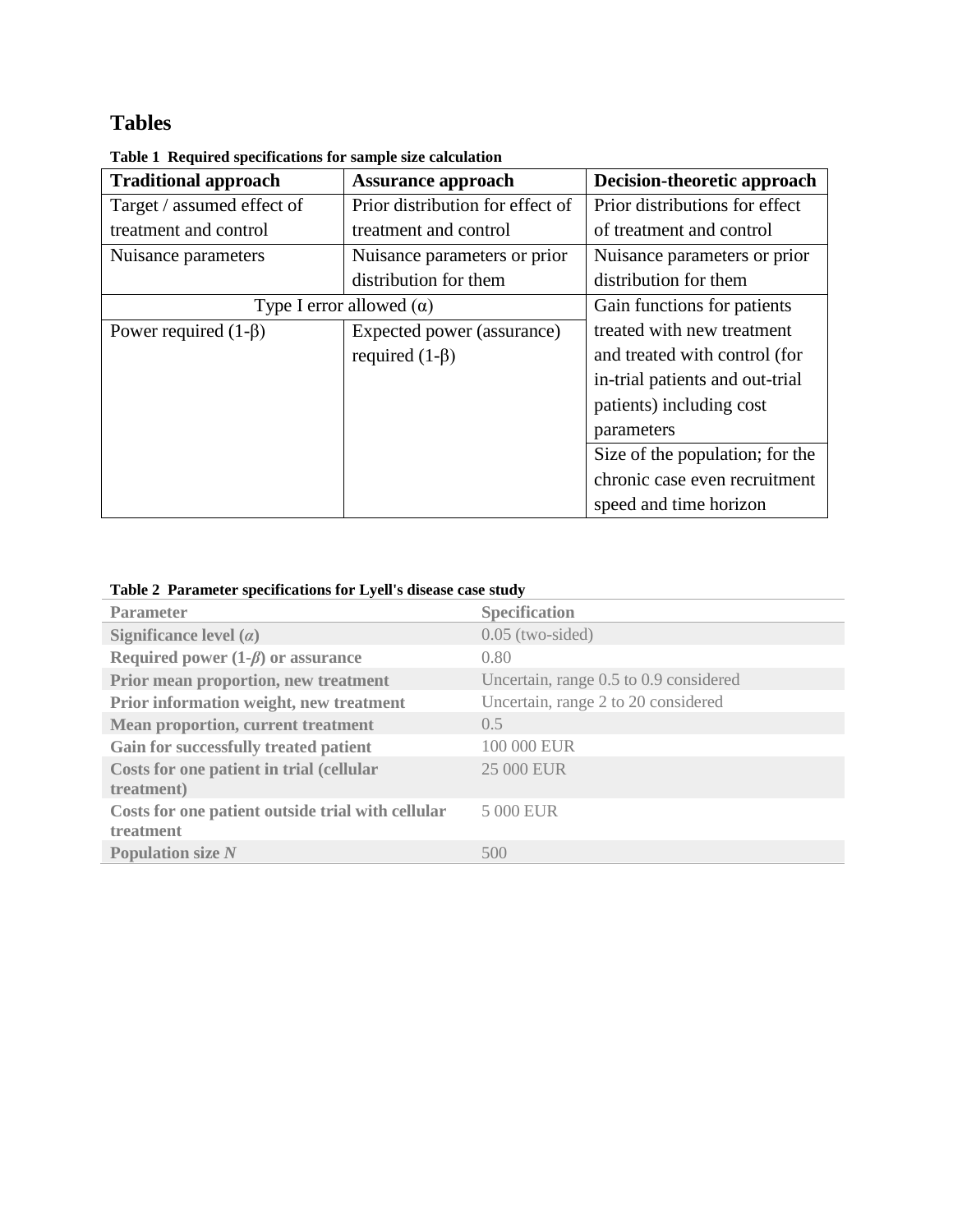| <b>Target / assumed mean response</b><br>rate for new treatment<br>(control response rate $= 0.5$ ) | 0.55          | 0.60      | 0.65             | 0.70             | . .<br>0.75      | 0.80             | 0.85             | 0.90      |
|-----------------------------------------------------------------------------------------------------|---------------|-----------|------------------|------------------|------------------|------------------|------------------|-----------|
| <b>Traditional approach</b>                                                                         | >500          | 197       | 88               | 50               | 32               | 22.              | 17               | 13        |
| <b>Assurance, prior weight=20</b>                                                                   | $\gg$         | >500      | 283              | 88               | 44               | 27               | 18               | 13        |
| <b>Assurance, prior weight=10</b>                                                                   | $\frac{1}{2}$ | $\gtrsim$ | >500             | 158              | 59               | 31               | 20               | 14        |
| <b>Assurance, prior weight= 2</b>                                                                   | $\gg$         | $\gg$     | $\frac{1}{2}$    | $\ast$           | >500             | 79               | 27               | 18        |
| Decision-theoretic, prior weight=20                                                                 | 17            | 14        | $\left( \right)$ | $\left( \right)$ | $\left( \right)$ | $\left( \right)$ | $\left( \right)$ | $\bigcap$ |
| Decision-theoretic, prior weight=10                                                                 | 17            | 16        | 14               | 9                | $\left( \right)$ | $\bigcap$        | $\Omega$         | $\bigcap$ |
| Decision-theoretic, prior weight= 2                                                                 | 11            | 12        | 12               |                  |                  | 10               |                  | 8         |

#### <span id="page-21-0"></span>**Table 3 Sample size for Lyell's disease trial for traditional and assurance approach**

\*for these cases, the assurance would be < 80% even for infinitively large sample size since there is >20% prior-probability for the new treatment's response rate to be worse than previous treatment

#### <span id="page-21-1"></span>**Table 4 Parameter specifications for adult-onset Still's disease case study**

| <b>Parameter</b>                                     | <b>Specification</b> |
|------------------------------------------------------|----------------------|
| Significance level $(\alpha)$                        | $0.05$ (two-sided)   |
| Required power $(1-\beta)$ or assurance              | 0.80                 |
| <b>Prior mean proportion, treatment</b>              | 0.766                |
| Prior information weight (in patients),<br>treatment | 47                   |
| Prior mean proportion, control                       | 0.485                |
| Prior information weight (in patients), control      | 68                   |
| <b>Gain for successfully treated patient</b>         | 1 unit               |
| Costs for one patient in trial                       | $0.05$ units         |
| Costs for one patient outside trial                  | $0.01$ units         |
| Recruitment function $S(n)$ (in years)               | $2+n/40$             |
| Time horizon $H$ and treatment time $d$ (in years)   | $H=10, d=0.5$        |
| <b>Population size N</b>                             | 1000                 |

#### **Table 5 Parameter specifications for cystic fibrosis case study**

| <b>Parameter</b>                                                        | <b>Specification</b> |
|-------------------------------------------------------------------------|----------------------|
| Significance level $(\alpha)$                                           | $0.05$ (two-sided)   |
| Required power $(1-\beta)$ or assurance                                 | 0.80                 |
| Prior mean difference (in ml), treatment-<br>control                    | 69                   |
| <b>Prior information standard deviation for</b><br>treatment difference | 25                   |
| <b>Standard deviation of observations (ml)</b>                          | 295                  |
| Gain $c_U$ from 1 ml increase in $FEV_1$ (in USD)                       | 85                   |
| Costs $c_P$ for one patient in trial (in USD)                           | 5000                 |
| Costs $c_T$ for new treatment per year (in USD)                         | 6000                 |
| Recruitment function $S(n)$ (in years)                                  | $2+n/240$            |
| Time horizon $H$ and treatment time $d$ (in years)                      | $H=10, d=0.5$        |
| <b>Population size N</b>                                                | 26 000               |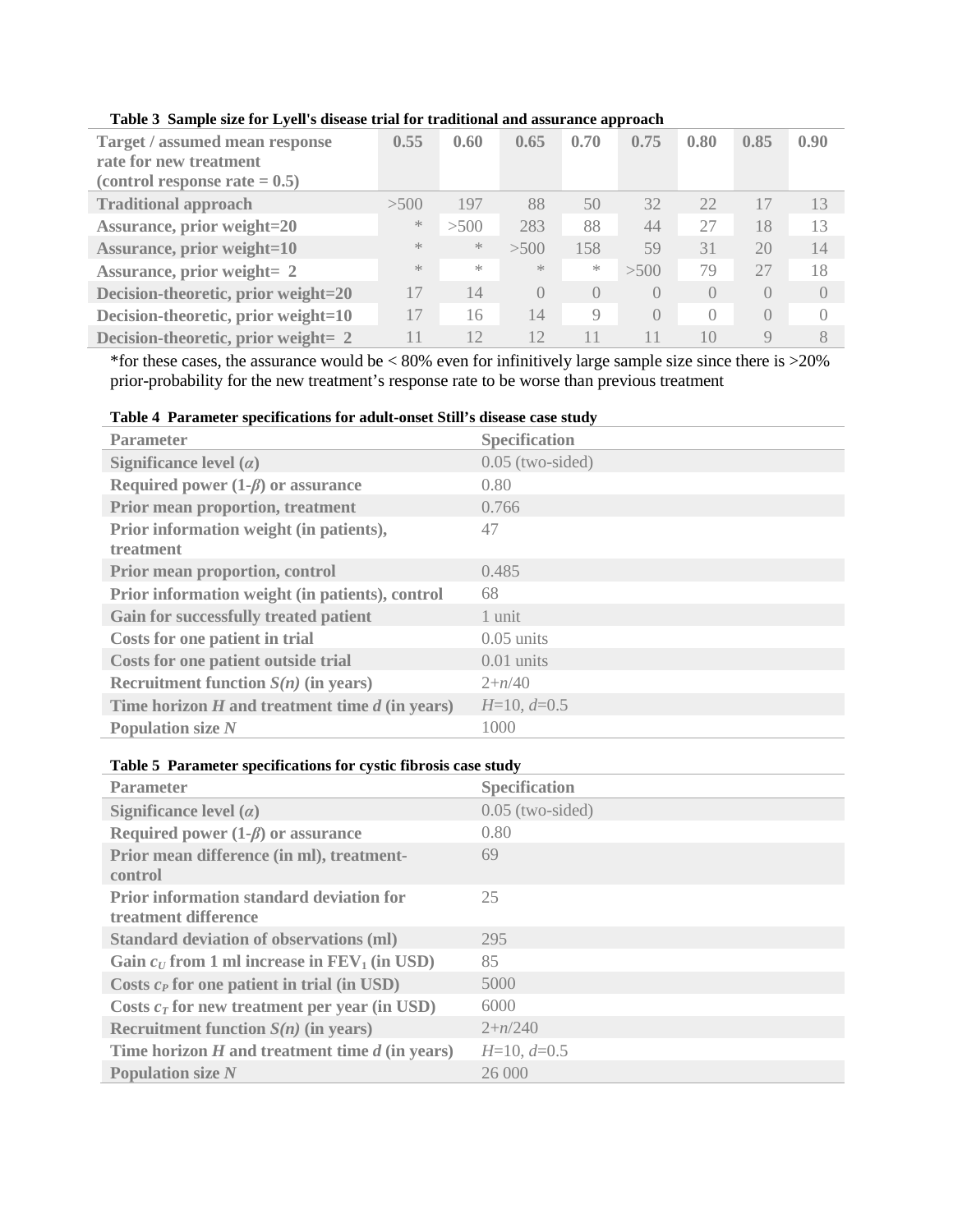

<span id="page-22-0"></span>**Figure 1 Basic assumption for decision-theoretic approach**



<span id="page-22-1"></span>**Figure 2 Basic assumption for decision-theoretic approach in chronic diseases**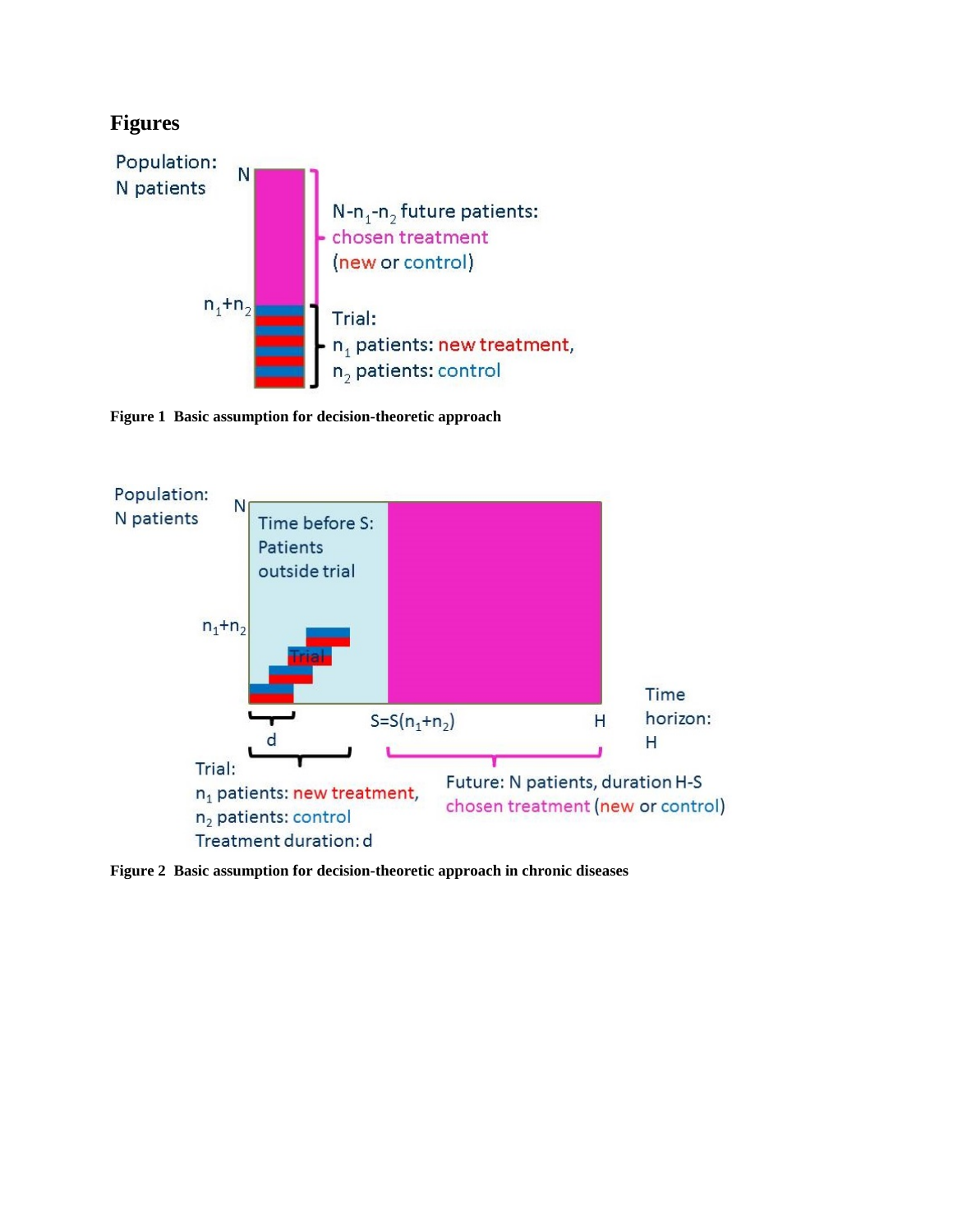

<span id="page-23-0"></span>**Figure 3 Prior distributions considered for Lyell's disease case study: Beta distributions with weight = 2 (left panel), 10 (middle panel), 20 (right panel), and mean = 0.5, 0.55, 0.6, …, 0.9 (from left to right in each panel)**



<span id="page-23-1"></span>**Figure 4 Prior distributions for case study on adult-onset Still's disease: Anakinra has Beta(36,11)-prior and control has Beta(33,35)-prior**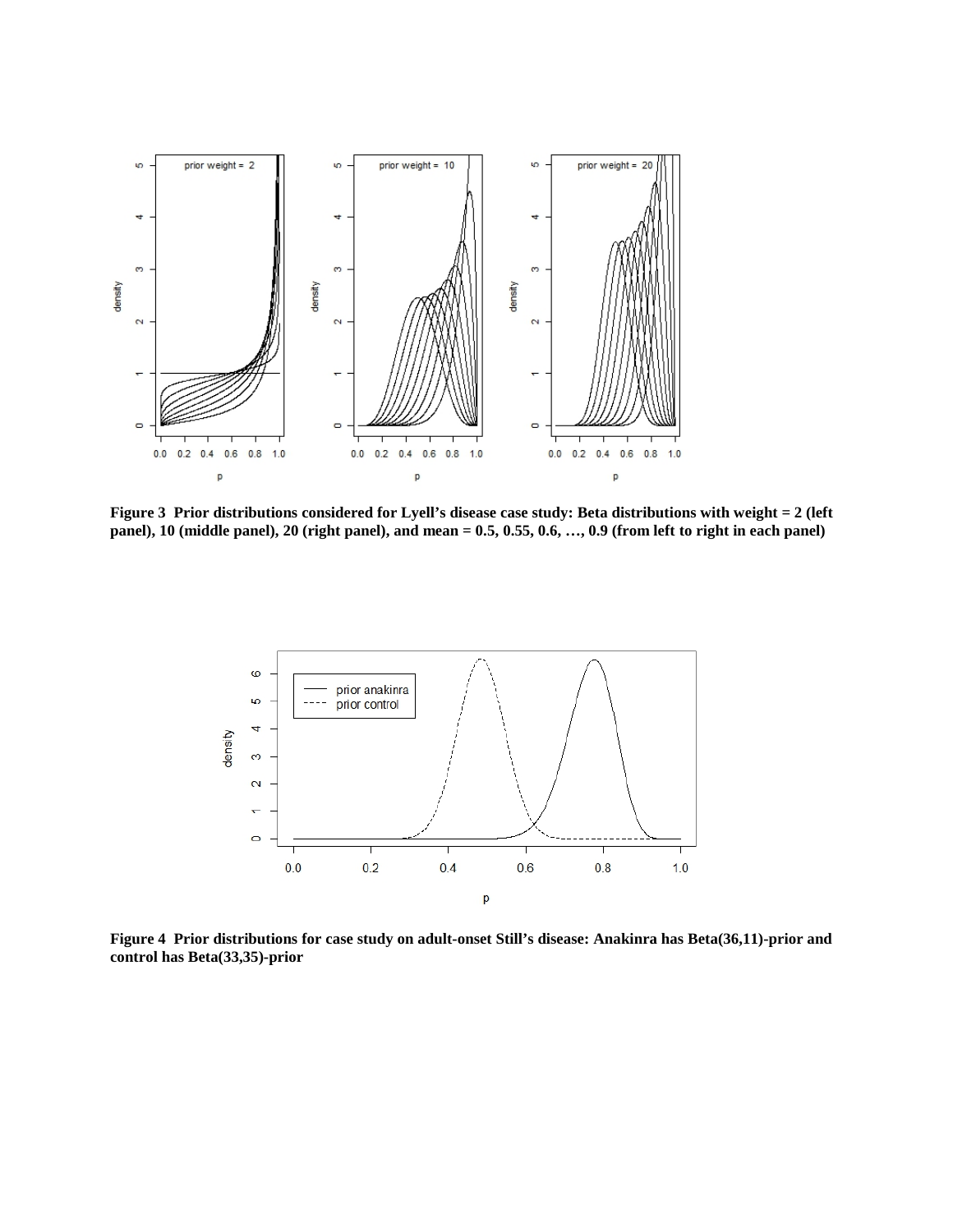

<span id="page-24-0"></span>**Figure 5 Anakinra case study: Dependence of optimal decision-theoretic sample size**  $n^*$  **on treatment costs**  $c_T$ **,** on population size N, and on the time horizon *H*. Vertical dashed lines mark the values  $c_T = 0.3$ ,  $N = 1000$ , and *H***=10 discussed in the text which give the optimal sample size** *n\****=45 (horizontal dashed lines)***.*



<span id="page-24-1"></span>**Figure 6 Probability to choose the mannitol treatment when the optimal decision-theoretic design is used depending on the prior mean** *δ0*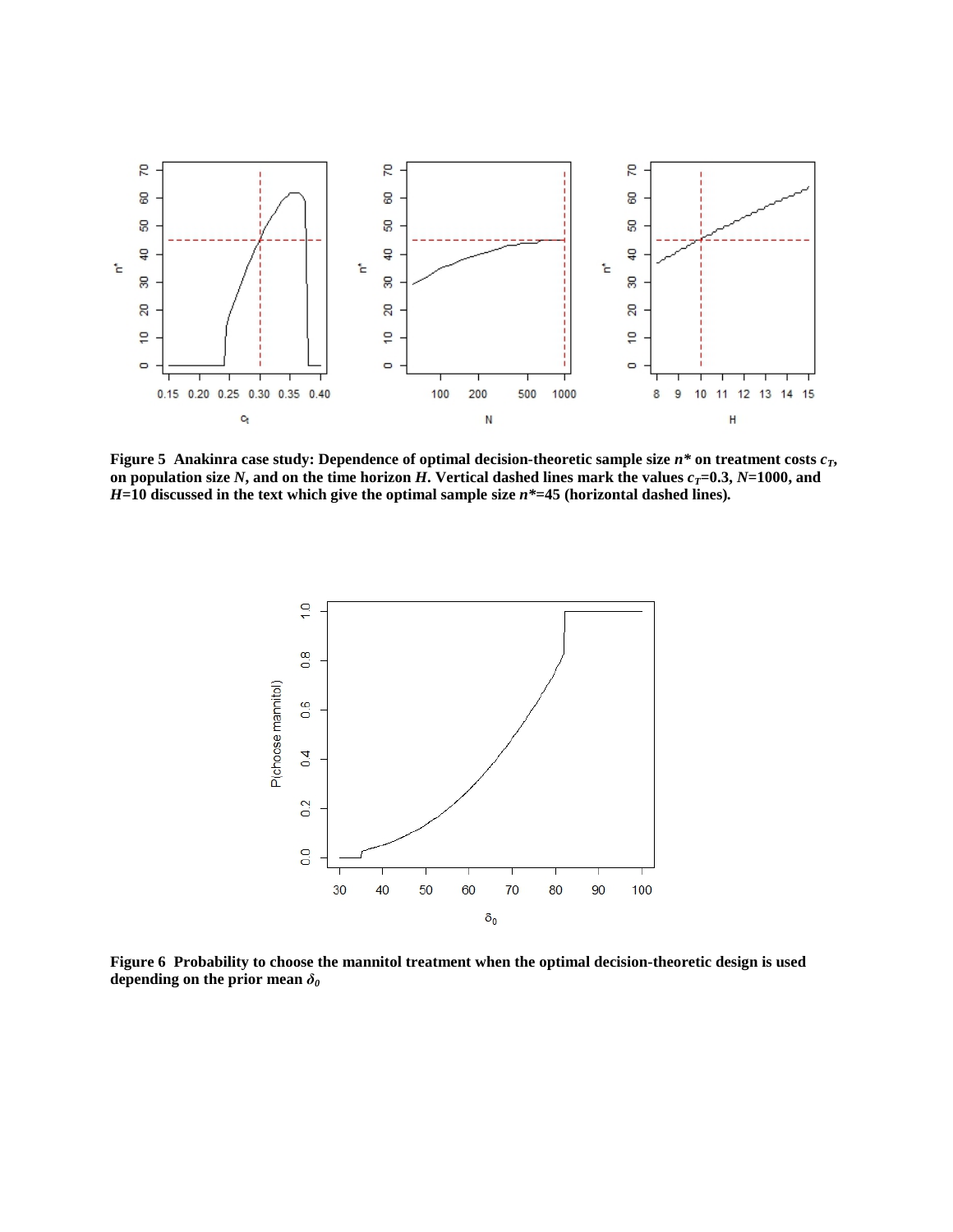

<span id="page-25-0"></span>**Figure 7 Influence of parameter changes on optimal decision-theoretic sample size** *n\** **for cystic fibrosis case study. Vertical dashed lines mark the motivated parameter specifications which give the optimal sample size**  *n\****=221 (horizontal dashed lines)***.*